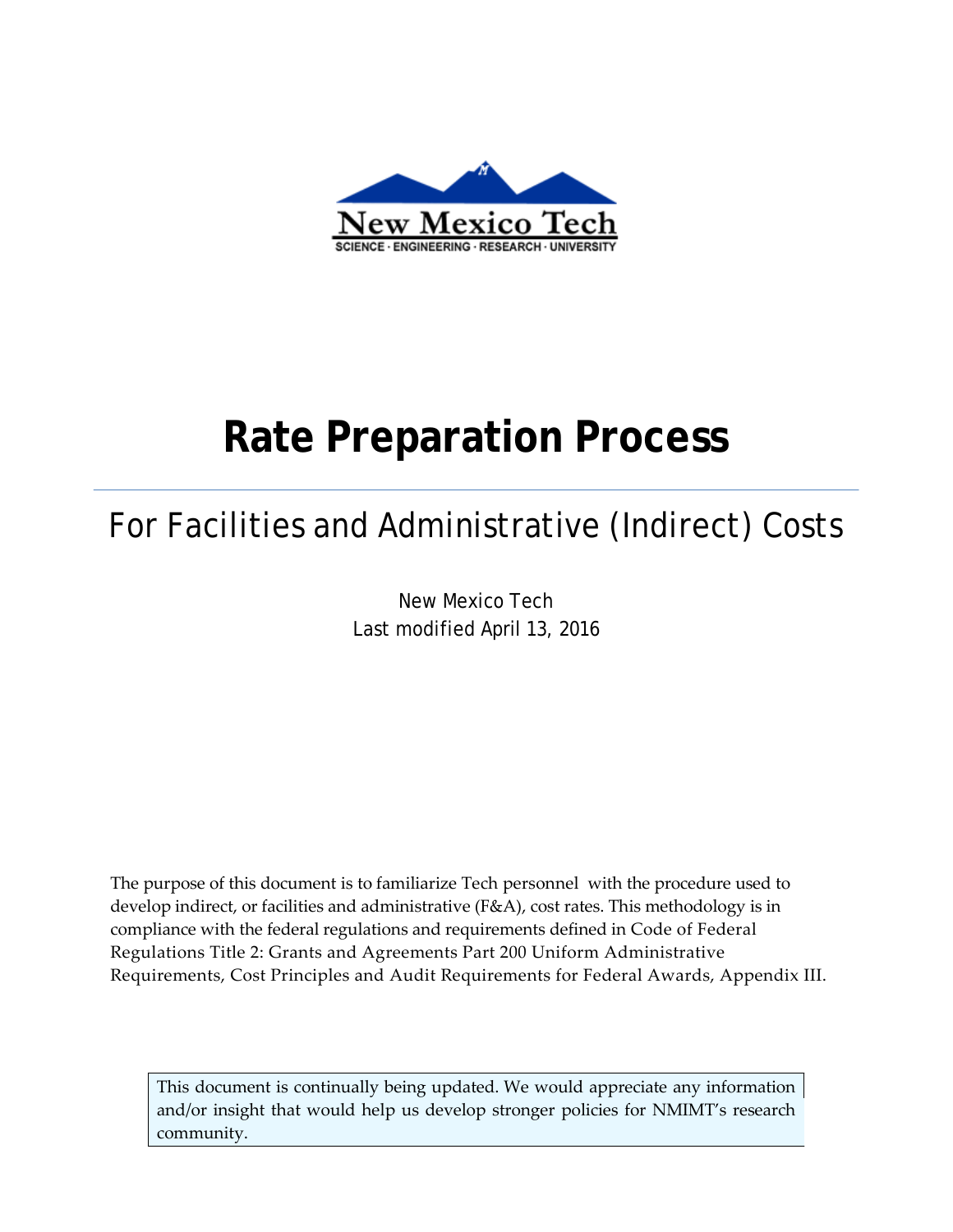# **Table of Contents**

| I.              |  |
|-----------------|--|
| II.             |  |
| А.              |  |
| a.              |  |
| b.              |  |
| В.              |  |
| a.              |  |
| b.              |  |
| C.              |  |
| D.              |  |
| $a$ .           |  |
| $b$ .           |  |
| Е.              |  |
| F.              |  |
| III.            |  |
| A.              |  |
| a.              |  |
| b.              |  |
| c.              |  |
| d.              |  |
| В.              |  |
| IV.             |  |
| А.              |  |
| a.              |  |
| $b$ .           |  |
| c.              |  |
| В.              |  |
| C.              |  |
| $a$ .           |  |
| b.              |  |
| $\mathcal{C}$ . |  |
| D.              |  |
| Ε.              |  |
| V.              |  |
| А.              |  |
| B.              |  |
| VI.             |  |
| VII.            |  |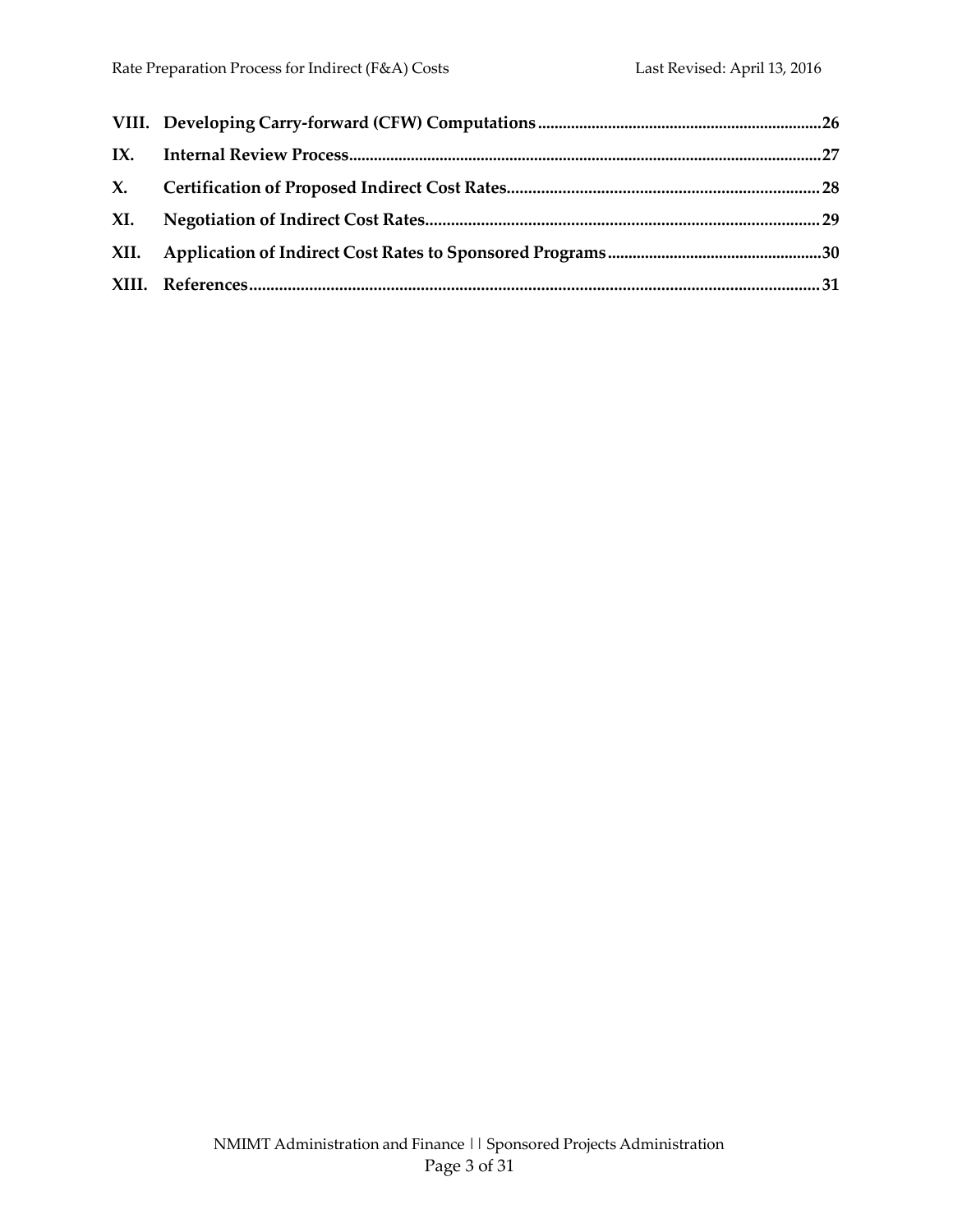#### <span id="page-3-0"></span>**I. General**

The term facilities and administrative (F&A) costs is synonymous with overhead or indirect costs. The terms will be used interchangeably throughout this document. Indirect costs are those that have been incurred for common or joint objectives and therefore cannot be identified specifically with a particular sponsored project, instructional activity, or other institutional activity (Uniform Guidance, Appendix III, Section A). A negotiated, fixed with carry-forward rate is established through an audit process conducted by Defense Contract Audit Agency (DCAA) on behalf of the New Mexico Institute of Mining and Technology's (NMIMT) cognizant agency, the Office of Naval Research (ONR). Rates are developed under the requirements outlined in the Code of Federal Regulations Title 2: Grants and Agreements Part 200 Uniform Administrative Requirements, Cost Principles and Audit Requirements for Federal Awards, Appendix III, Indirect (F&A) Costs Identification and Assignment and Rate Determination for Institutions of Higher Education (IHEs) (hereinafter "Uniform Guidance" or "UG")**.**

**Indirect costs are real costs** that cannot be easily identified with a specific institute activity or sponsored project but, instead, are incurred through providing resources and support to various institute activities. The procedure discussed below describes the methodology used by NMIMT to develop indirect cost rates. This methodology is in compliance with the federal regulations and requirements defined in the Uniform Guidance.

**Note:** Any references to cost categories, major functions, et cetera, are described in greater detail in the F&A Cost Category Manual.

Indirect costs are allocated to NMIMT's activities in proportions based on the extent to which each activity uses the institute's infrastructure in accordance with the Uniform Guidance. The purpose of the indirect cost rate analysis process is to establish a rate for allocating such costs to the major functions. The institute establishes separate indirect cost rates for the following categories of NMIMT functions:

- Main Campus
	- o On-Campus Sponsored Research
	- o Off-Campus Sponsored Research
	- o On-Campus Other Sponsored Activities
	- o Off-Campus Other Sponsored Activities
- Energetic Materials and Testing Center (EMRTC)
	- o On-Campus EMRTC Sponsored Research
	- o Off-Campus EMRTC Sponsored Research
	- o On-Campus EMRTC Other Sponsored Activities
	- Off-Campus EMRTC Other Sponsored Activities

The rate established for each functional area is used to assess indirect costs to the individual awards which make up that specific function.

> NMIMT Administration and Finance | | Sponsored Projects Administration Page 4 of 31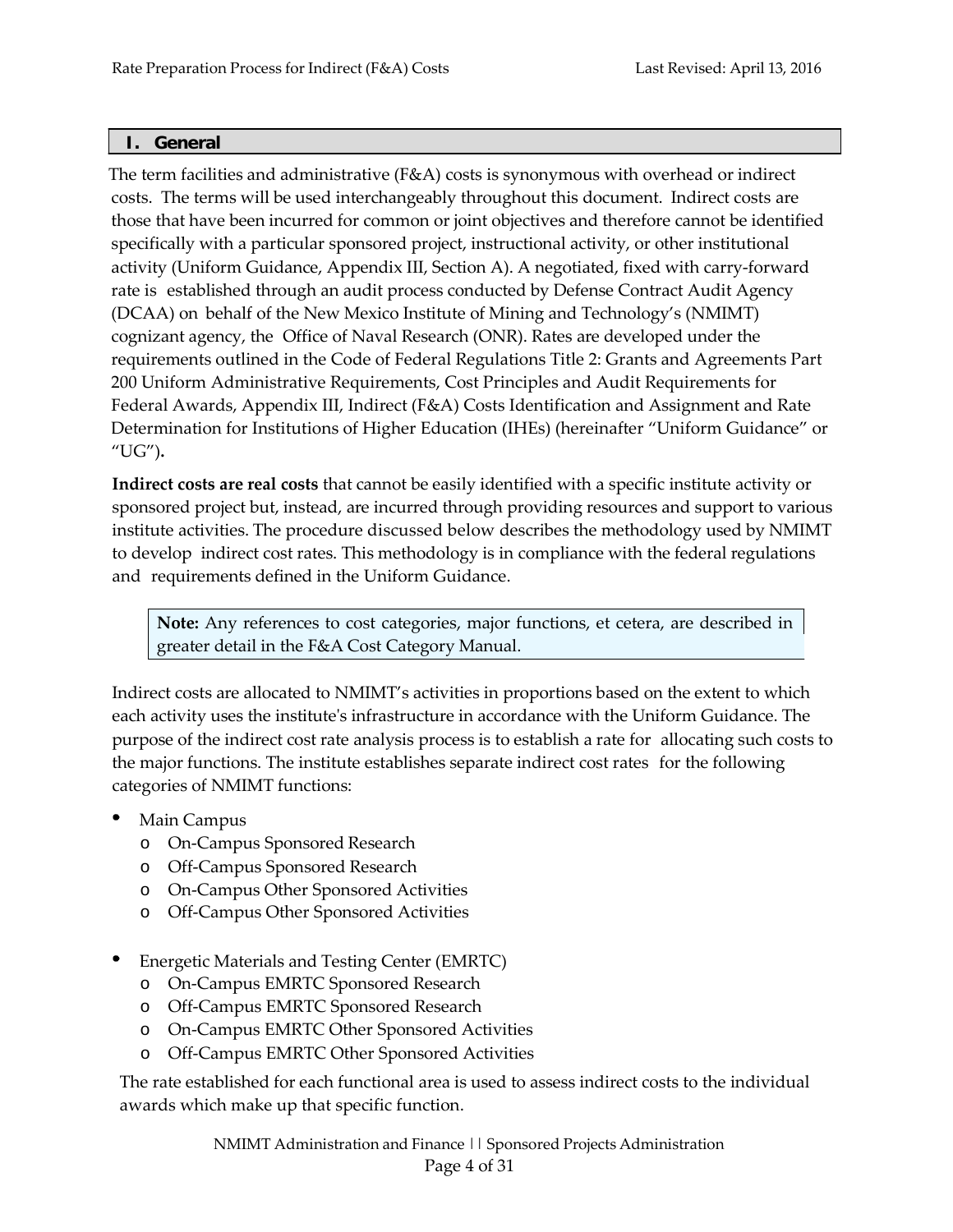#### <span id="page-4-0"></span>**II. Indirect Cost Rate Calculation**

The process of calculating indirect (F&A) cost rates is summarized below.

**Note:** This process is for **calculation purposes only**, as part of the development of the indirect cost rate proposal. No entries are made to the institute's accounting system.

The **Study**, which is based on **actual** posted values, serves two purposes:

- 1. It serves as the base year for the proposed rates two years into the future.
- 2. It is used to determine the carry-forward adjustment by comparing the actual results for the year with the estimated (proposed) rates for the same year.

The **Proposal**, which is based on an **estimate** of future expenses and sponsored project activity, serves as a starting point for negotiation for the forward-pricing rate agreement. Assumptions must be properly documented. DCAA does a rate audit before ONR will negotiate the rates. If there is a delay in filing or a delay in the rate audit, ONR can grant provisional rates based on the proposal. ONR will issue final rates only after DCAA provides them with the results of the rate audit.

Due to time constraints, a pre-audit trial balance is used to prepare the Study and Proposal. The Study (based on the most recently closed fiscal year) is due by 31 December of the fiscal year in process, while the forward-priced Proposal is due by 31 January of the fiscal year in process (estimated for the fiscal year two years in advance from the year of the Study). For example, the Study for fiscal year 2015 is due 31 December 2015, while the Proposal for fiscal year 2017 is due 31 January 2016.

Because the institute is not permitted to release the financial statements until they are approved at the state level, the audit, preparation, and approval of the Financial Statement for the year reflected in the study are not available in time to use. Any material changes that arise between the pre-audit trial balance and the audited Financial Statements for the year of the study are reflected in the subsequent carry-forward adjustment to the fixed rates.

# **A. Cost Categories – Main Campus**

A cost category is assigned to each specific institute function or activity for which costs are accumulated. See F&A Cost Category Manual. Direct cost categories are cost pools that **directly support** one or more of the institute's primary functions (instruction, organized research, other sponsored activity, and other institute activity). Conversely, indirect cost categories **provide indirect support** to these functions. The latter accumulate costs in pools on an intermediate basis in the calculation process—these costs are then allocated to the appropriate direct cost categories (See [Figure](#page-21-0) 4 and [Figure](#page-21-1) 5). Cost categories with common functional purposes and objectives are grouped together. Cost categories at NMIMT are categorized as follows: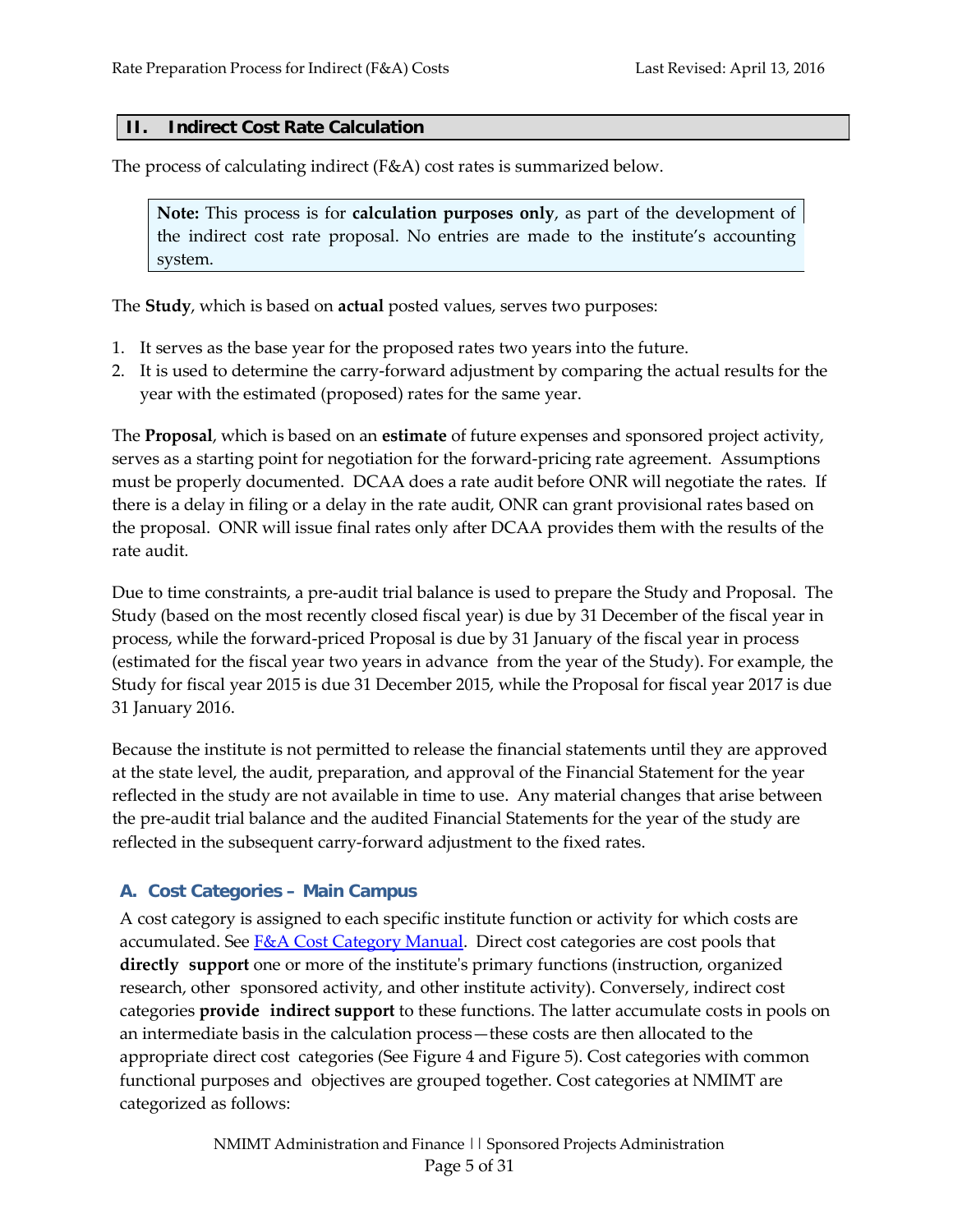<span id="page-5-0"></span>**Note:** The **cost category codes** discussed in the manual will be shown in green if an **F&A cost pool** and in red if one of the "**benefiting functions**" (also known as major functions) that become either one of the F&A rates applied to sponsored projects, or a function that receives a portion of F&A costs that the government does not reimburse.

- <span id="page-5-1"></span>a. Major Functions (Direct Cost Pools)
- Instruction (including Departmental Research) (**IN**)  $\bullet$
- Organized Research (Sponsored and University Research) (**SR**)
- Other Sponsored Activities (**SO**)
- Other Institute Activities (**OA**)
- <span id="page-5-2"></span>b. Indirect Cost Pools
- Building Depreciation (**DE**)
- Equipment Depreciation (**DE**)
- $\bullet$ Operation and Maintenance (**OM**)
- General and Administration (**GA**)
- Library (**LI**)
- Departmental Administration (**DA**)
- Sponsored Projects Administration (**SP**)
- Student Services Administration (not currently used) (**SS**)
- <span id="page-5-3"></span>**B. Cost Categories – EMRTC**
- <span id="page-5-4"></span>a. Major Functions (Direct Cost Pools)
- $\bullet$ Sponsored Research (**SR**)
- Other Sponsored Activities (**SO**)
- Other Institute Activities (**OA**)
- <span id="page-5-5"></span>b. Indirect Cost Pools
- Building Depreciation (**DE**)
- Equipment Depreciation (**DE**)
- Operation and Maintenance (**OM**)
- General and Administration (**GA**)
- Library (**LI**)
- Departmental Administration (**DA**)
- Sponsored Projects Administration (**SP**)
- EMRTC Administration Cost Center (Fund **280000**)

# **C. Allowable Costs**

Only allowable costs for reimbursement purposes, as defined by federal regulations, are accumulated in indirect cost pools. For detailed coverage on allowable or unallowable costs, see Uniform Guidance, Subpart E, Cost Principles.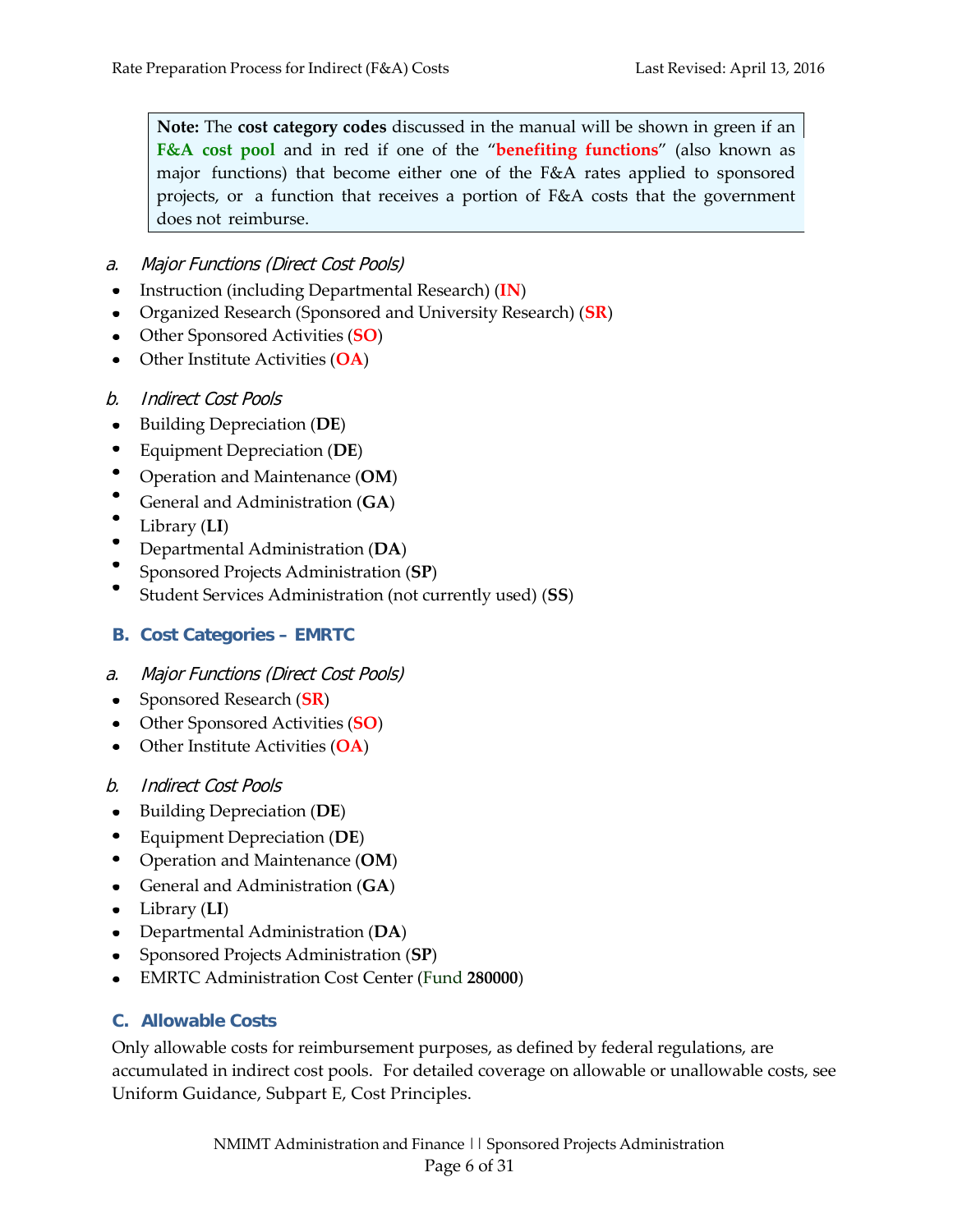#### <span id="page-6-1"></span><span id="page-6-0"></span>**D. Allocation of Indirect Costs**

Amounts in indirect cost pools are fully allocated to the direct cost functions at fiscal year end. The purpose of the allocation process is to allocate indirect costs to the major institute functions in proportion to their usage of the institute's resources.

**Note:** In this process, indirect costs are for **calculation purposes only**, as part of the development of the indirect cost rate proposal. No alterations are made to the institute's accounting system.

#### <span id="page-6-2"></span>a. Allocable Cost

A cost is allocable to a cost function if the goods or services involved directly benefit that cost function.

#### <span id="page-6-3"></span>b. Allocation Base

A common measurable base is used to allocate the amounts in each indirect cost pool to other cost functions. The allocation base appropriate for each indirect cost pool is selected to ensure an equitable distribution in accordance with Uniform Guidance guidelines. An example is the allocation of Operation and Maintenance (OM) costs on the basis of square feet of space used by each cost category. The allocation base used by NMIMT to allocate each indirect cost pool is described in Section [IV](#page-10-0) of this document.

# <span id="page-6-4"></span>**E. Calculation of Indirect Cost Rates**

After indirect costs have been allocated to the primary functions, a mechanism for charging indirect costs to individual sponsored projects is needed. For this purpose, a rate is computed for each primary institute function to which indirect costs are assessed. The rate is derived from the process of converting a fraction to a percentage. In simplified terms, the components of the fraction are as follows:

- The **numerator** is the total dollar amount of allowable **indirect** costs allocated to that direct cost category.
- The **denominator** is the total dollar amount of allowable **direct** costs of that direct cost category.

The actual calculation process, as outlined in Sectio[n VI](#page-22-0) herein, is considerably more complex.

# **F. Proposal and Negotiation**

The calculated indirect cost rates are presented in the form of a proposal. The indirect cost rate proposal is prepared by the NMIMT's Cost Accounting Office (CAO) at required intervals. The proposal, including certifications signed by the Vice President for Administration and Finance, is submitted by the CAO to the cognizant federal agency, which may subsequently audit the proposal and supporting documentation. Finally, the actual rates to be used are negotiated by the CAO (under the oversight of the Director of Sponsored Projects and the Vice President of Administration and Finance) and federal representative.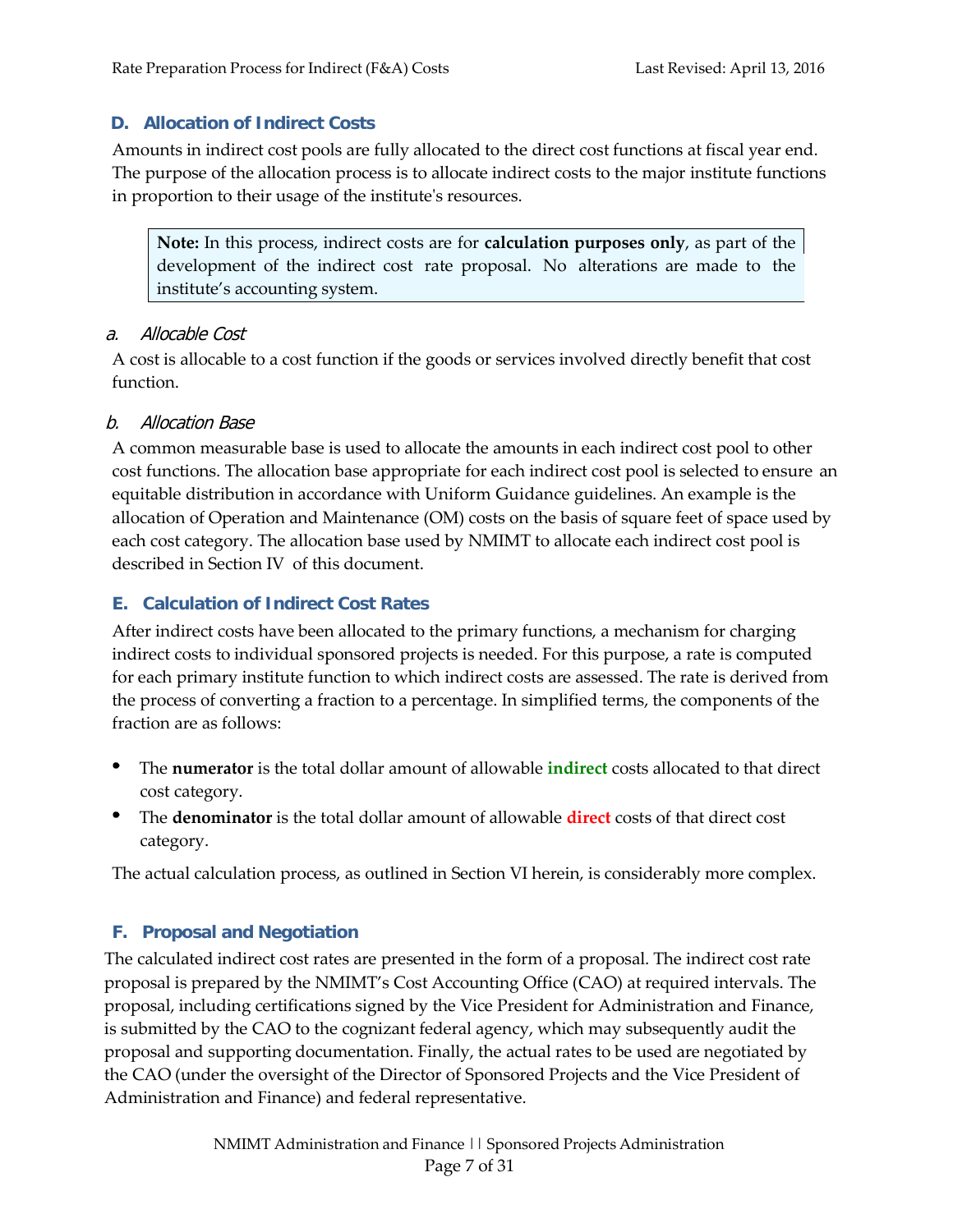#### <span id="page-7-1"></span><span id="page-7-0"></span>**III. Required Data**

Because required indirect cost pools do not coincide with the standard institute expenditure categories, cost analysis and regrouping are required. Various data are required for this cost analysis.

# <span id="page-7-2"></span>**A. Modified Total Direct Costs**

The modified total direct costs (MTDC) of each cost function must be computed. The MTDC, as defined by federal regulations, consists of the following cost items:

- Salaries and wages
- Fringe benefits  $\bullet$
- Materials and supplies
- Services
- Travel
- Subcontracts up to \$25,000 each

A cost function's MTDC is determined as follows:

#### **Total Direct Costs**

Less Exclusions:

Cost of capital equipment Subcontract costs which exceed \$25,000 Stipends

Plus Mandatory cost sharing

= Modified Total Direct Costs

# <span id="page-7-3"></span>a. Net Cost

Only net costs, as defined by federal regulations, may be considered when computing MTDCs, as well as in computing the cost of capital items. Net costs are determined by:

- Excluding any capital expenditures made from federal funds and
- Applying any credits, such as discounts or refunds, that offset or reduce expenditures.

# <span id="page-7-4"></span>b. Classified Expenditure Summary

The Classified Expenditure Summary report is generated using the pre-audit trial balance. This should tie to auditor's working papers and Statement of Revenues, Expenses, and Changes in Net Assets for the fiscal year once financial statements are released.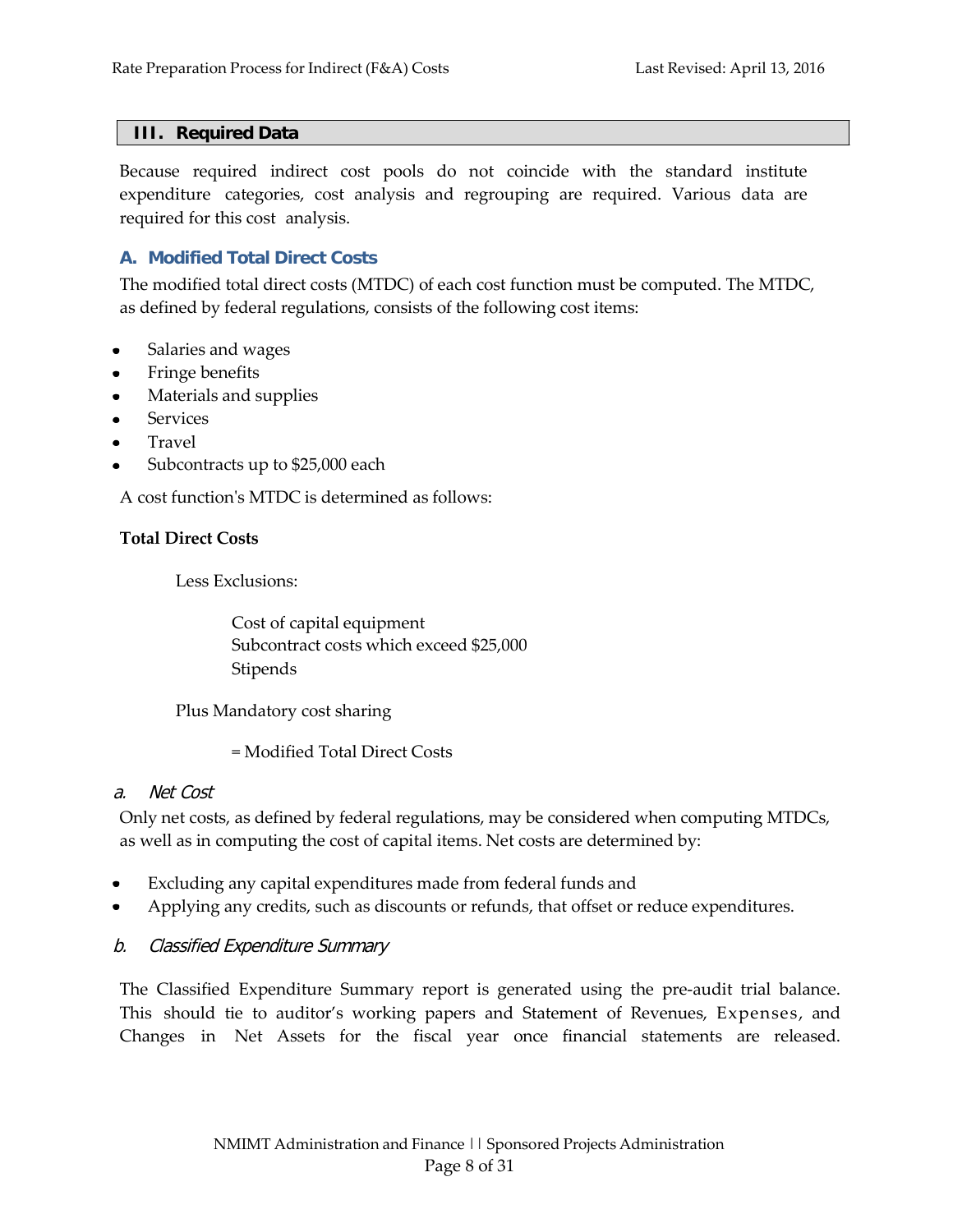The Uniform Guidance, Section 200.401(a)(1) does not allow loans, scholarships, fellowships, tuition rates, or fees to be categorized in sponsored agreements. These—as well as expenditures recovered by other means, such as service centers or transfers that would have the effect of duplicating expenditures in other areas of the study—are excluded at the account or fund level.

For each unrestricted fund included in the study, the Executive Summary allocates MTDC to the various institute functions (MTDC tab) and also provides the following information:

- Total direct costs
- Adjustments to total direct costs such as Personnel Activity Report (or effort) changes or voluntary uncommitted cost sharing
- Exclusions
- Modified total direct costs

#### **Departmental Administration Allowance**

The MTDC associated with faculty salaries and benefits in the academic departments are allowed at a rate of 3.6 percent of modified total direct costs. The expenses covered by the allowance must be excluded from the departmental administration cost pool. No documentation is required to support this allowance. See [Figure](#page-15-0) 2 and [Figure](#page-16-0) 3 herein.

#### <span id="page-8-0"></span>c. Cost Sharing

Mandatory cost sharing associated with sponsored projects must be identified for each fiscal year on a project-by-project basis. **Effort cannot be excluded from the organized research base by declaring it to be voluntary uncommitted cost share (VUCS).** If a research program shows no faculty (or senior researcher) effort, paid or unpaid by the federal government, an estimated amount must be computed by the university and included in the organized research base. The SPA Financial Administrator is required to email a "memo entry" to the CAO to address the allocability issue referenced in OMB memorandum 01-06 dated January 5, 2001, *"Clarification of OMB A-21 Treatment of Voluntary Uncommitted Cost Sharing and Tuition Remission Costs." (*[http://www.whitehouse.gov/omb/memoranda/m01-06.html\)](http://www.whitehouse.gov/omb/memoranda/m01-06.html). The CAO must add the amount identified in the memo entry to the related base component. For more details, see Cost Share Policy and Tracking Effort on Sponsored Projects.

#### <span id="page-8-1"></span>d. Personnel Activity Reports (PARs)

The Uniform Guidance Section 200.430(i)(8)(i) prescribes the standards for documentation of personnel costs that are charged to federal grants and contracts. The Personnel Activity Report (PAR) is the mechanism currently used to comply with the documentation requirements and as a tool to monitor whether functions of various funds have deviated from their originally intended (and coded) purposes. Adjustments to PARs require adjustments to the related cost pool or base functions. For more details, see Personnel Activity Report (PAR) Instructions.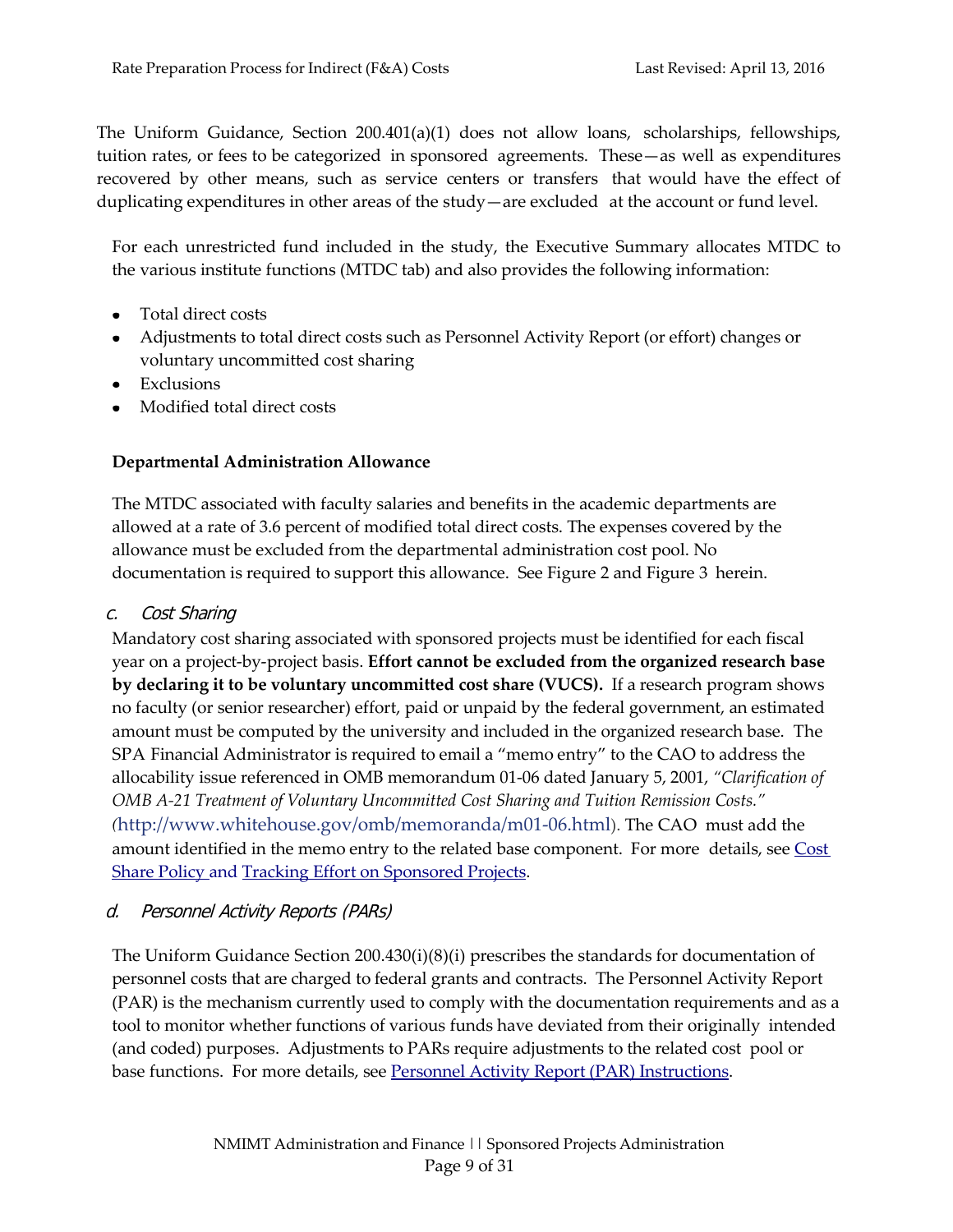#### <span id="page-9-0"></span>**B. Space Usage**

One allocation base used in allocating indirect costs is the number of square feet of institute building space used by each cost category. The CAO maintains a space usage survey to capture the use of institute building space on a room-by-room basis. At regular intervals, survey forms are sent to departmental administrators for completion. Using the completed survey forms, the CAO computes the amount of net assignable square footage (NASF) used by each department and cost category for each institute building individually, as well as in total.

For more details, see Space Survey Instructions, Space Cost Category Definitions or Space Study Flowchart.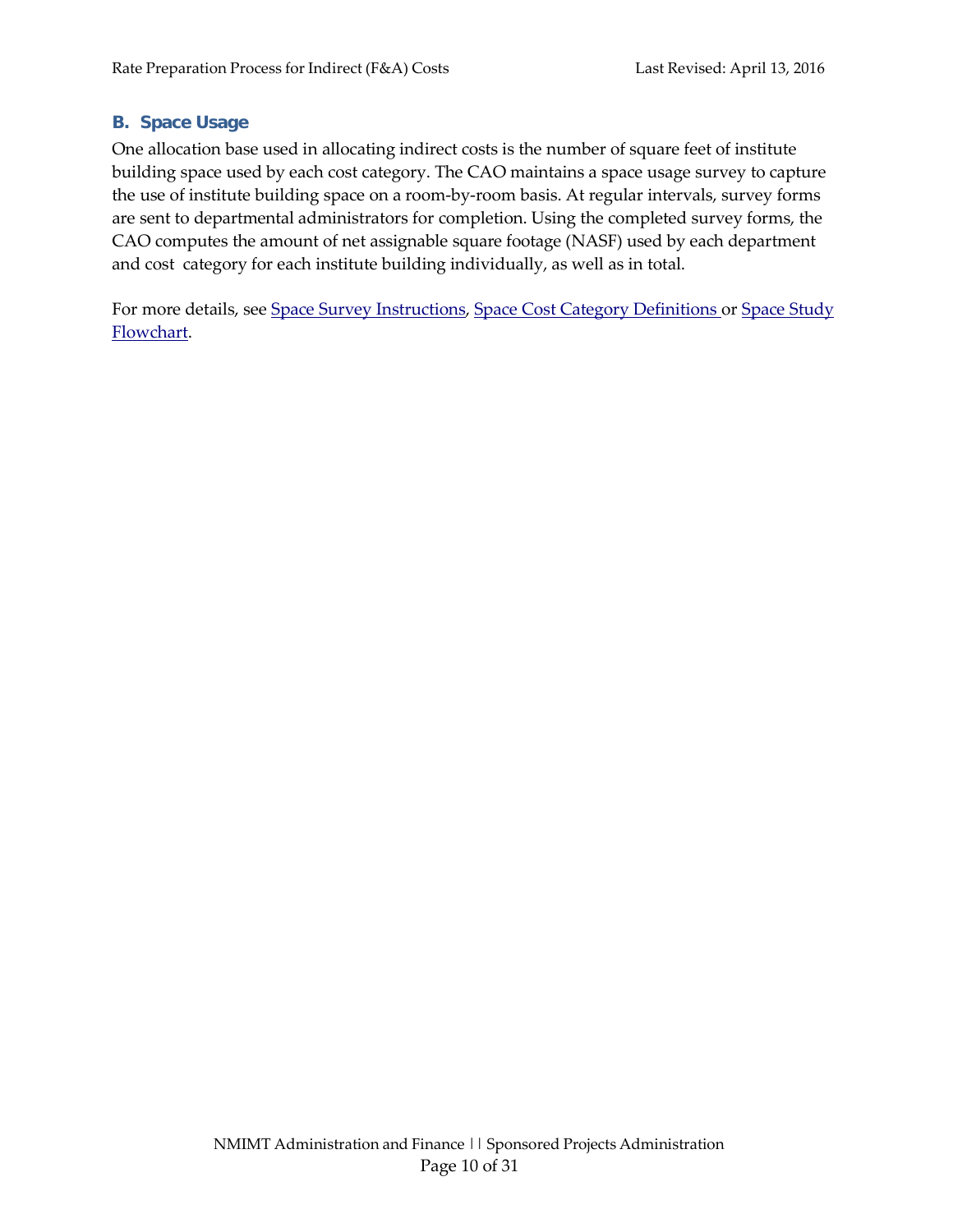#### <span id="page-10-0"></span>**IV. Indirect Cost Pools and Allocation Bases**

Costs accumulated in each indirect cost pool are described in this section. In addition, the allocation base used to allocate costs from each pool is identified.

# <span id="page-10-1"></span>**A. Depreciation Expense**

The institute is compensated using a straight-line basis (according to the results of the space study performed every other year) for providing buildings and equipment for use by sponsored projects over useful life of the asset.

# <span id="page-10-2"></span>a. Buildings and Capital Improvements to Land and Buildings

The institute's General Accounting Office (GAO) maintains cost records for each institute building, including the total cost of buildings and fixed equipment as well as capital improvements to land and buildings. Using these data, depreciation is calculated by the GAO and allocated to each applicable cost category at the end of each fiscal year (Bldg. and BLDG ALLOW tabs on the worksheet) by the following means:

**Note:** Worksheet tab names are denoted by blue text.

- 1. Allocating (by cost category and based on the NASF in that building) the net cost (excluding costs paid by federal funds) of each building, equipment and capital improvements to land and buildings as of the beginning of the fiscal year provided they are used, needed and properly allocable to the benefiting functions.
- 2. Totaling the net cost of all buildings and improvements, at the beginning of the fiscal year, allocated to each cost category.
- 3. Allocating, by cost category, the net cost of additions to buildings and improvements incurred during the fiscal year, based on the percentage of square feet used in each addition.
- 4. Totaling the net cost of all additions to buildings allocated to each cost category.
- 5. Calculating the depreciation expense on a basis of a 30-year useful life which is used by both the GAO for financial statement purposes and by the CAO for F&A recovery purposes.

# b. Equipment Depreciation

The Property Office (PO) maintains cost records on each piece of movable equipment. In accordance with state regulations, the institute maintains records for tangible inventoriable property with unit costs greater than \$1,000 but less than \$5,000. Inventoriable property is not subject to depreciation. The PO also keeps cost records on each piece of movable equipment costing \$5,000 or more. An annual depreciation amount is computed for each equipment item using "useful life" periods of either five or 12 years on a straight-line basis. Equipment depreciation is allocated to cost categories using square feet of space (Equip and EQP ALLOW tabs). Equipment donated or purchased with federal funds is excluded from F&A cost recovery.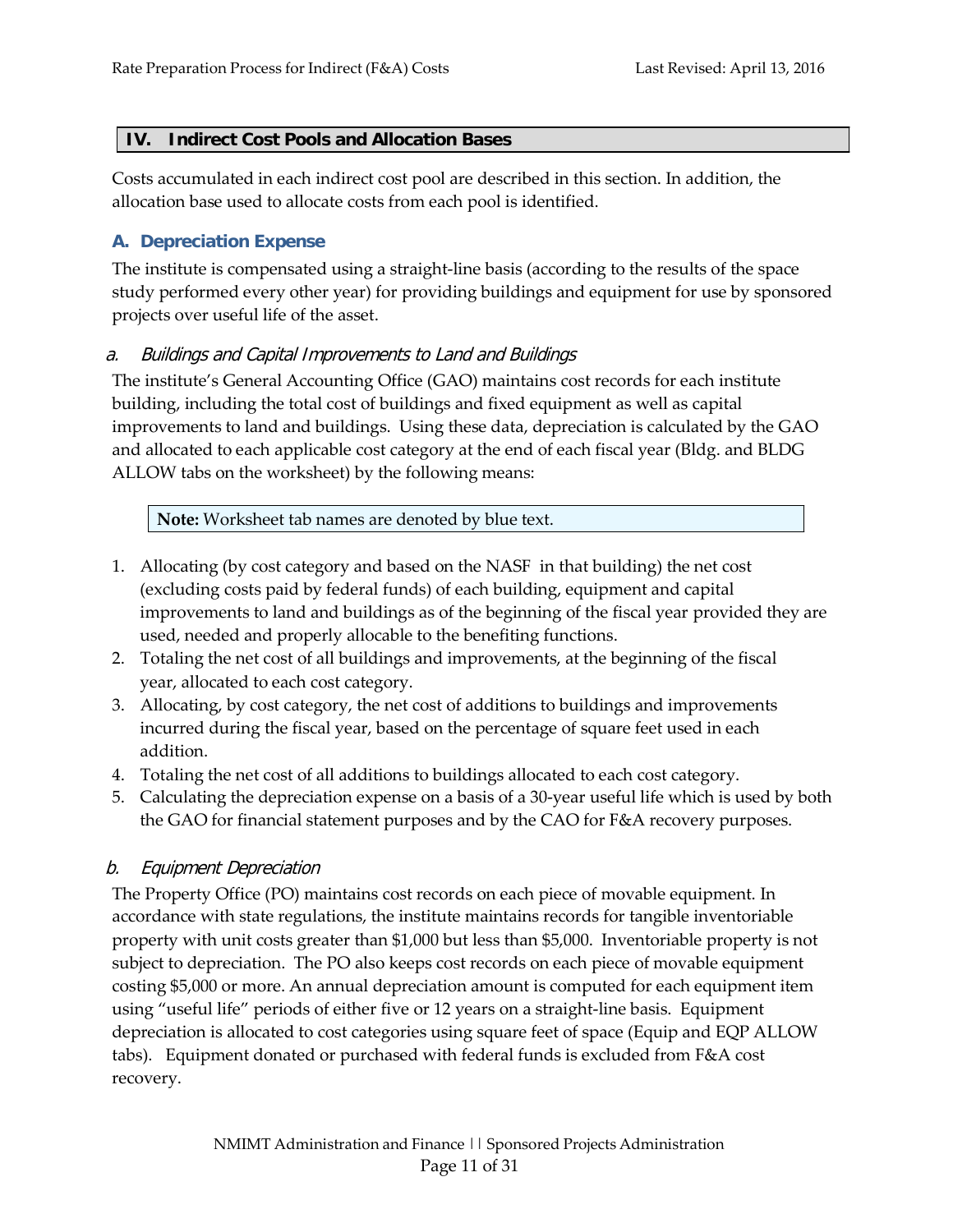# <span id="page-11-1"></span><span id="page-11-0"></span>c. Calculation of Space

# **Building Within Department** [B WI D (equip) tab]

The purpose of the schedule is to identify the various buildings assigned to the different departments and determine the use of each space as defined in **Space Cost Category Definitions**. The results are used to allocate equipment (EQP ALLOC tab).

# **Jointly Used Space** [B WI D (equip) tab]

In instances where space is used jointly by more than one function, the space is allocated to benefiting functions on the basis of institute-wide employee salaries and wages applicable to the benefiting major functions (in accordance with Uniform Guidance Appendix III, Section B.2.b.(3)). The allocation percentages are derived from a pivot of pre-audit trial-balance institute-wide salaries and wages (see [Figure](#page-12-0) 1).

# **Department Within Building** [D WI B (bldg.) tab]

The purpose of this schedule is to identify departments within different buildings. This schedule represents a type different than the schedules contained in "Building Within Department," above. However, this report does show total square footage by building and clearly ties into the total square footage by building used in the schedule entitled, "Building Cost Allocation." The results are used for building allocation (BLDG ALLOC tab) and operation and maintenance (OM SPACE tab) allocation.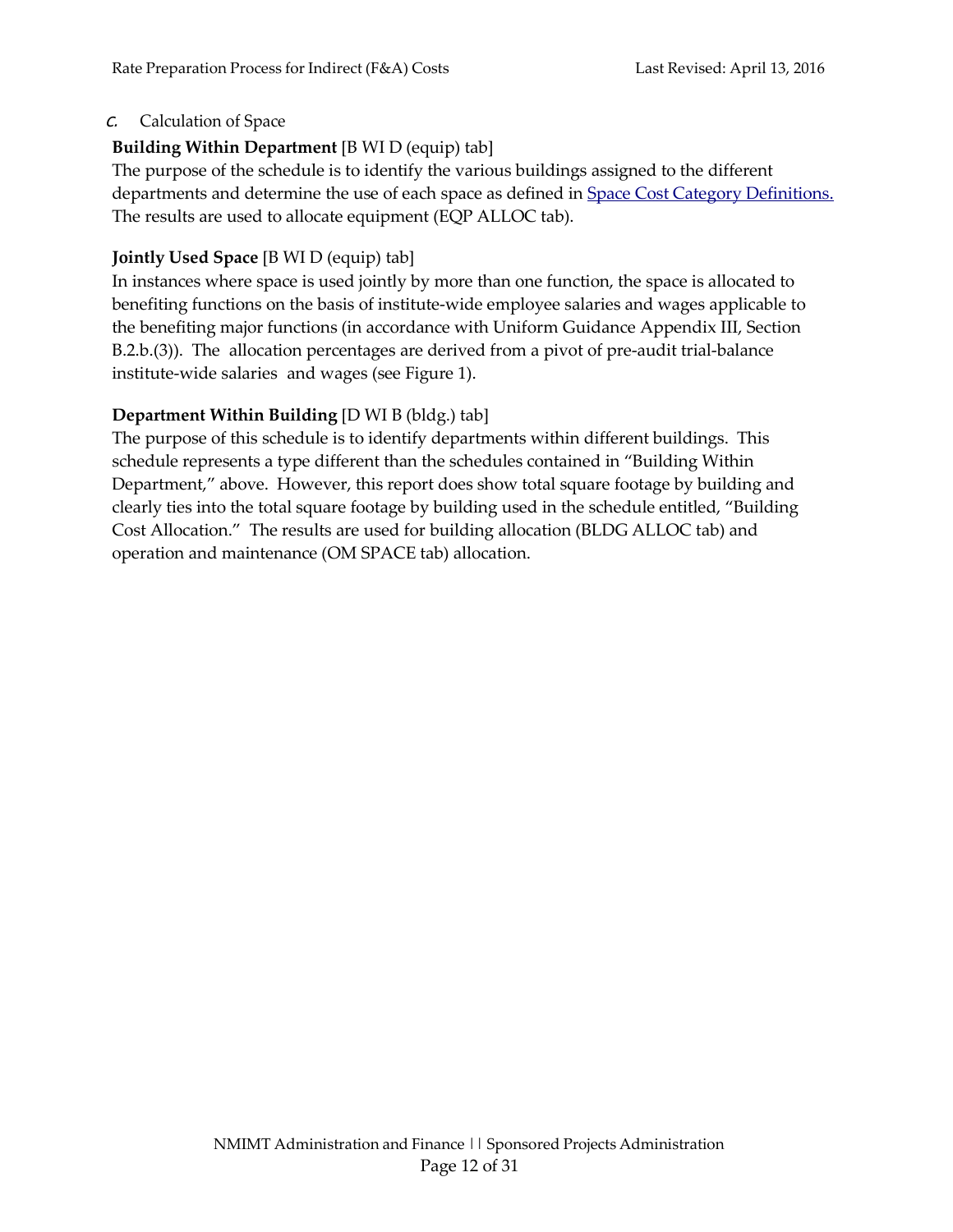Rate Preparation Process for Indirect (F&A) Costs Last Revised: August 25, 2011 **Joint-Use Space Table 4.1.3.1**

|                 | H:\RFA\Apps\IDC\FY08-10 Actual Studv\2008 Sal Apportioned                                                                                                                                                                                                                                                                                                                                                                                                                                                                                         |                 |                                 |                         |                       | Department:                            |                                                                                             |   |                                                   |                                                      | Joint use of buildings, capital improvements                                                        |                                |                                                      |
|-----------------|---------------------------------------------------------------------------------------------------------------------------------------------------------------------------------------------------------------------------------------------------------------------------------------------------------------------------------------------------------------------------------------------------------------------------------------------------------------------------------------------------------------------------------------------------|-----------------|---------------------------------|-------------------------|-----------------------|----------------------------------------|---------------------------------------------------------------------------------------------|---|---------------------------------------------------|------------------------------------------------------|-----------------------------------------------------------------------------------------------------|--------------------------------|------------------------------------------------------|
|                 | <b>Total Campus</b><br>$\mathbb A$                                                                                                                                                                                                                                                                                                                                                                                                                                                                                                                |                 |                                 | Institute-wide Salaries |                       |                                        | 25000                                                                                       |   |                                                   |                                                      | or equipment by more than one function related<br>to space are allocated to benefiting functions on |                                |                                                      |
|                 | Cost Category Key                                                                                                                                                                                                                                                                                                                                                                                                                                                                                                                                 |                 | & Wages                         |                         |                       | VP of Academic Affairs                 |                                                                                             |   |                                                   |                                                      | the basis of salaries and wages of those                                                            |                                |                                                      |
|                 |                                                                                                                                                                                                                                                                                                                                                                                                                                                                                                                                                   |                 | Amount                          |                         | %                     | Amount                                 | %                                                                                           |   | benefiting major functions.                       |                                                      |                                                                                                     |                                |                                                      |
|                 | <b>INSTRUCTION &amp; DEPT RESEARCH</b><br>SPONSORED RESEARCH                                                                                                                                                                                                                                                                                                                                                                                                                                                                                      | IN<br><b>SR</b> | 11,408,179.95                   |                         | 20.62%                | 66.835.05                              | 0.00%<br>13.20%                                                                             |   |                                                   |                                                      |                                                                                                     |                                |                                                      |
|                 | UNIVERSITY RESEARCH                                                                                                                                                                                                                                                                                                                                                                                                                                                                                                                               | UR              | 14,402,352.85                   |                         | 26.03%<br>0.00%       |                                        | 0.00%                                                                                       |   |                                                   |                                                      | <b>Schedule A shows Institute-wide S/W for FY08</b>                                                 |                                |                                                      |
|                 | OTHER SPONSORED ACTIVITIES                                                                                                                                                                                                                                                                                                                                                                                                                                                                                                                        | <b>SO</b>       | 6,940,135.21                    |                         | 12.55%                |                                        |                                                                                             |   | by amount and percent of total. It also show S    |                                                      |                                                                                                     |                                |                                                      |
|                 | <b>GENERAL ADMINISTRATION</b>                                                                                                                                                                                                                                                                                                                                                                                                                                                                                                                     | GA              | 2,145,254.66                    |                         | 3.88%                 |                                        | 0.00%                                                                                       |   |                                                   |                                                      | percentage of recorded uses within Depart ment                                                      |                                |                                                      |
|                 | DEPARTMENT ADMINISTRATION                                                                                                                                                                                                                                                                                                                                                                                                                                                                                                                         | DA              | 627,607.93                      |                         | 1.13%                 | 344,913.55                             | 0.00%<br>68.13%                                                                             |   | 25000.                                            |                                                      |                                                                                                     |                                |                                                      |
|                 | RESEARCH ADMINISTRATION                                                                                                                                                                                                                                                                                                                                                                                                                                                                                                                           | <b>SP</b>       | 468,993.34                      |                         | 0.85%                 |                                        | 0.00%                                                                                       |   |                                                   |                                                      |                                                                                                     |                                |                                                      |
| LIBRARY         |                                                                                                                                                                                                                                                                                                                                                                                                                                                                                                                                                   | П               |                                 |                         | 0.76%                 |                                        | 0.00%                                                                                       |   |                                                   |                                                      | <b>Schedule B</b> shows one S/W allocation rela ted                                                 |                                |                                                      |
|                 | <b>OPERATION &amp; MAINTENANCE</b>                                                                                                                                                                                                                                                                                                                                                                                                                                                                                                                | OM              | 420,973.45<br>3,414,322.03      |                         | 6.17%                 |                                        | 0.00%                                                                                       |   |                                                   |                                                      |                                                                                                     |                                | to use reported in one building within Depar tment   |
|                 | OTHER INSTITUTE ACTIVITY                                                                                                                                                                                                                                                                                                                                                                                                                                                                                                                          | OA              | 7,921,077.00                    |                         | 14.32%                | 65,382.40                              | 12.91%                                                                                      |   | Instruction (62.18%), and Other Sponsored         |                                                      |                                                                                                     |                                | 25000. Etscorn Observatory was jointly use d for     |
|                 | <b>EXCLUDED</b>                                                                                                                                                                                                                                                                                                                                                                                                                                                                                                                                   | EX              | 7,570,523.92                    |                         | 13.69%                | 29,148.37                              | 5.76%                                                                                       |   |                                                   |                                                      |                                                                                                     |                                |                                                      |
|                 | <b>Total Salaries</b>                                                                                                                                                                                                                                                                                                                                                                                                                                                                                                                             |                 | 55,319,420.34                   |                         | 100.00%               | 506,279.37                             | 100.00%                                                                                     |   | Activities (37.82%).                              |                                                      |                                                                                                     |                                |                                                      |
|                 |                                                                                                                                                                                                                                                                                                                                                                                                                                                                                                                                                   |                 |                                 |                         |                       |                                        |                                                                                             |   |                                                   |                                                      |                                                                                                     |                                |                                                      |
|                 |                                                                                                                                                                                                                                                                                                                                                                                                                                                                                                                                                   |                 | Joint Use                       |                         |                       |                                        | 25000                                                                                       |   |                                                   |                                                      | Only joint-use rooms are allocated using<br>institute-wide salaries and wages. Therefore,           |                                |                                                      |
| $\mathbb B$     | Etscorn_Observatory                                                                                                                                                                                                                                                                                                                                                                                                                                                                                                                               |                 |                                 |                         |                       | Department:<br>VP of Academic Affairs  |                                                                                             |   |                                                   |                                                      | there will be a difference between the                                                              |                                |                                                      |
|                 |                                                                                                                                                                                                                                                                                                                                                                                                                                                                                                                                                   |                 | IN-62.18% & SO-37.82%<br>Amount |                         | %                     | Amount                                 | $\%$                                                                                        |   |                                                   |                                                      | percentages of an entire department and the                                                         |                                |                                                      |
|                 | Cost Category Key<br><b>INSTRUCTION &amp; DEPT RESEARCH</b>                                                                                                                                                                                                                                                                                                                                                                                                                                                                                       | IN              | 11,408,179.95                   |                         |                       |                                        | 0.00%                                                                                       |   |                                                   |                                                      |                                                                                                     |                                | total of individual rooms percentages within a       |
|                 | SPONSORED RESEARCH                                                                                                                                                                                                                                                                                                                                                                                                                                                                                                                                | <b>SR</b>       |                                 |                         | 62.18%                |                                        |                                                                                             |   |                                                   |                                                      | department as is indicated below.                                                                   |                                | JВ                                                   |
|                 |                                                                                                                                                                                                                                                                                                                                                                                                                                                                                                                                                   | <b>UR</b>       |                                 |                         | 0.00%                 | 66,835.05                              | 13.20%                                                                                      |   |                                                   |                                                      |                                                                                                     |                                |                                                      |
|                 | UNIVERSITY RESEARCH                                                                                                                                                                                                                                                                                                                                                                                                                                                                                                                               | SO              |                                 |                         | 0.00%                 |                                        | 0.00%                                                                                       |   |                                                   |                                                      |                                                                                                     |                                | Results of Space Study above show 826 sq. ft.        |
|                 | OTHER SPONSORED ACTIVITIES<br><b>GENERAL ADMINISTRATION</b>                                                                                                                                                                                                                                                                                                                                                                                                                                                                                       |                 | 6,940,135.21                    |                         | 37.82%                |                                        | 0.00%<br>0.00%                                                                              |   |                                                   |                                                      |                                                                                                     |                                | in Brown Hall coded to GA for VP Academic Affairs    |
|                 | DEPARTMENT ADMINISTRATION                                                                                                                                                                                                                                                                                                                                                                                                                                                                                                                         | GА<br>DA        |                                 |                         | 0.00%<br>0.00%        | 344,913.55                             |                                                                                             |   |                                                   |                                                      | 1) "= $826/1,783$ " is entered in the F&A Study                                                     |                                |                                                      |
|                 |                                                                                                                                                                                                                                                                                                                                                                                                                                                                                                                                                   | SP              |                                 |                         |                       |                                        | 68.13%                                                                                      |   |                                                   |                                                      |                                                                                                     |                                |                                                      |
|                 | <b>RESEARCH ADMINISTRATION</b>                                                                                                                                                                                                                                                                                                                                                                                                                                                                                                                    |                 |                                 |                         | 0.00%                 |                                        | 0.00%                                                                                       |   |                                                   |                                                      |                                                                                                     |                                | Tab B WLD Cell I-14 to drive out percent of          |
| LIBRARY         | OPERATION & MAINTENANCE                                                                                                                                                                                                                                                                                                                                                                                                                                                                                                                           | П<br><b>OM</b>  |                                 |                         | 0.00%                 |                                        | 0.00%                                                                                       |   |                                                   |                                                      | 1,783 coded to GA (46.35%).                                                                         |                                |                                                      |
|                 | OTHER INSTITUTE ACTIVITY                                                                                                                                                                                                                                                                                                                                                                                                                                                                                                                          | OA              |                                 |                         | 0.00%<br>0.00%        | 65,382.40                              | 0.00%<br>12.91%                                                                             |   |                                                   |                                                      |                                                                                                     |                                | 2) Edit/Copy- Edit/ Paste Special Value in Cell I-14 |
|                 |                                                                                                                                                                                                                                                                                                                                                                                                                                                                                                                                                   | EX              |                                 |                         | 0.00%                 |                                        | 5.76%                                                                                       |   |                                                   |                                                      | to have the cell value represent 46.35%.                                                            |                                |                                                      |
| <b>EXCLUDED</b> |                                                                                                                                                                                                                                                                                                                                                                                                                                                                                                                                                   |                 | 18.348.315.16                   |                         | 100.00%               | 29,148.37<br>506.279.37                |                                                                                             |   |                                                   |                                                      |                                                                                                     |                                |                                                      |
|                 | <b>Total Salaries</b>                                                                                                                                                                                                                                                                                                                                                                                                                                                                                                                             |                 |                                 |                         |                       |                                        | 100.00%                                                                                     |   |                                                   |                                                      |                                                                                                     |                                | 3) Verify: as long as the formula is accurate within |
|                 | Microsoft Excel - Extract                                                                                                                                                                                                                                                                                                                                                                                                                                                                                                                         |                 |                                 |                         |                       |                                        |                                                                                             |   | rounding error, (1,783 times 46.35%) should equal |                                                      |                                                                                                     |                                |                                                      |
|                 |                                                                                                                                                                                                                                                                                                                                                                                                                                                                                                                                                   |                 |                                 |                         |                       |                                        |                                                                                             |   | the square footage 826 from the space study.      |                                                      |                                                                                                     |                                |                                                      |
| 国门 File         | Edit<br>View<br>Insert Format<br>Tools                                                                                                                                                                                                                                                                                                                                                                                                                                                                                                            |                 | Window<br>Data                  | Help                    | Adobe PDF             |                                        |                                                                                             |   |                                                   |                                                      |                                                                                                     |                                |                                                      |
| ⊔               |                                                                                                                                                                                                                                                                                                                                                                                                                                                                                                                                                   |                 |                                 |                         |                       | r.<br>Arial                            | d d d d d = (*) (*   *) - (* -   Σ -   100% -  <br>▼ B U   事 事 重 團   % , 1% -3%   囲<br>$-8$ |   |                                                   |                                                      |                                                                                                     |                                |                                                      |
|                 | $\frac{1}{2}$ the set $\approx$ the set $\approx$                                                                                                                                                                                                                                                                                                                                                                                                                                                                                                 |                 |                                 |                         |                       |                                        |                                                                                             |   |                                                   |                                                      |                                                                                                     |                                |                                                      |
|                 |                                                                                                                                                                                                                                                                                                                                                                                                                                                                                                                                                   |                 |                                 |                         |                       |                                        |                                                                                             |   |                                                   |                                                      |                                                                                                     |                                |                                                      |
| 御               | <b>*1 4 % (3 %   3 %   8</b> @   YV Reply with Changes End Review                                                                                                                                                                                                                                                                                                                                                                                                                                                                                 |                 |                                 |                         |                       |                                        |                                                                                             |   |                                                   |                                                      |                                                                                                     |                                |                                                      |
| 內方              | $\begin{array}{c} \begin{array}{ c c c }\hline \multicolumn{1}{ c }{\textbf{1}} & \multicolumn{1}{c}{\textbf{1}} & \multicolumn{1}{c}{\textbf{1}} & \multicolumn{1}{c}{\textbf{1}} & \multicolumn{1}{c}{\textbf{1}} & \multicolumn{1}{c}{\textbf{1}} & \multicolumn{1}{c}{\textbf{1}} & \multicolumn{1}{c}{\textbf{1}} & \multicolumn{1}{c}{\textbf{1}} & \multicolumn{1}{c}{\textbf{1}} & \multicolumn{1}{c}{\textbf{1}} & \multicolumn{1}{c}{\textbf{1}} & \multicolumn$<br>H:\RFA\Apps\IDC\Space_PDFs\Space_PDFs\Extract.xls\Tab: Org. Summary |                 |                                 |                         |                       |                                        |                                                                                             |   |                                                   |                                                      |                                                                                                     |                                |                                                      |
| K100            | $f_{\star}$ = SUBTOTAL(9, K91: K99)<br>$\overline{\phantom{a}}$                                                                                                                                                                                                                                                                                                                                                                                                                                                                                   |                 |                                 |                         |                       |                                        |                                                                                             |   |                                                   |                                                      |                                                                                                     |                                |                                                      |
| 1 2 3           | А                                                                                                                                                                                                                                                                                                                                                                                                                                                                                                                                                 | B               |                                 |                         |                       | $\overline{C}$                         | D                                                                                           |   | E                                                 | H                                                    |                                                                                                     | J                              | Κ                                                    |
|                 | $\mathbf{1}$<br>$\overline{2}$                                                                                                                                                                                                                                                                                                                                                                                                                                                                                                                    |                 |                                 |                         |                       |                                        |                                                                                             |   | IN                                                |                                                      | SO                                                                                                  |                                | <b>GA</b>                                            |
|                 |                                                                                                                                                                                                                                                                                                                                                                                                                                                                                                                                                   |                 |                                 |                         |                       |                                        |                                                                                             |   | Instruction & Dept                                |                                                      | Other Sponsored                                                                                     |                                | General                                              |
|                 | 3<br>Org.                                                                                                                                                                                                                                                                                                                                                                                                                                                                                                                                         | Org. Name       |                                 |                         |                       | Building                               |                                                                                             |   | Research                                          |                                                      | Activities                                                                                          |                                | Administration                                       |
|                 | $\overline{4}$                                                                                                                                                                                                                                                                                                                                                                                                                                                                                                                                    |                 |                                 |                         |                       |                                        | %                                                                                           |   | Sa. Ft.                                           | %                                                    | Sa. Ft.                                                                                             | %                              | Sq. Ft.                                              |
|                 | 91<br>25000 VP of Academic Affairs                                                                                                                                                                                                                                                                                                                                                                                                                                                                                                                |                 |                                 |                         | Brown Hall            |                                        |                                                                                             |   |                                                   | $\overline{a}$                                       | $\overline{\phantom{a}}$                                                                            | 1.0000                         | 826.00                                               |
|                 | 92<br>25000 VP of Academic Affairs                                                                                                                                                                                                                                                                                                                                                                                                                                                                                                                |                 |                                 |                         | Cramer Hall           |                                        | 1.0000                                                                                      |   | 6,565.00                                          |                                                      |                                                                                                     |                                |                                                      |
|                 | 25000 VP of Academic Affairs<br>93                                                                                                                                                                                                                                                                                                                                                                                                                                                                                                                |                 |                                 |                         |                       | Etscorn Observatory                    | В<br>0.6218                                                                                 |   | 1,536.46 0.3782                                   |                                                      | 934.54                                                                                              | $\overline{\phantom{a}}$       | $\overline{\phantom{a}}$                             |
|                 | 94<br>25000 VP of Academic Affairs<br>95<br>25000 VP of Academic Affairs                                                                                                                                                                                                                                                                                                                                                                                                                                                                          |                 |                                 |                         | Jones Annex           |                                        | 1.0000<br>1.0000                                                                            |   | 2,583.00<br>4,923.00                              | $\overline{\phantom{a}}$<br>$\overline{\phantom{a}}$ | ä,<br>$\sim$                                                                                        | ÷.<br>$\overline{\phantom{a}}$ | $\overline{\phantom{a}}$                             |
|                 | 96<br>25000 VP of Academic Affairs                                                                                                                                                                                                                                                                                                                                                                                                                                                                                                                |                 |                                 |                         | Martin_Speare<br>MSEC |                                        | 1.0000                                                                                      |   | 4,819.00                                          | ÷.                                                   | $\overline{a}$                                                                                      | ٠                              |                                                      |
|                 | 97<br>25000 VP of Academic Affairs                                                                                                                                                                                                                                                                                                                                                                                                                                                                                                                |                 |                                 |                         | MSEC Storage          |                                        | 1.0000                                                                                      |   | 139.00                                            | ×.                                                   | ä,                                                                                                  | ٠                              | ٠                                                    |
|                 | 98<br>25000 VP of Academic Affairs                                                                                                                                                                                                                                                                                                                                                                                                                                                                                                                |                 |                                 |                         | Weir_Hall             |                                        | 1.0000                                                                                      |   | 8,338.00                                          |                                                      |                                                                                                     |                                |                                                      |
|                 | 99 25000 VP of Academic Affairs                                                                                                                                                                                                                                                                                                                                                                                                                                                                                                                   |                 |                                 |                         |                       | Workman Center                         | 0.9979                                                                                      |   | 10,767.75                                         |                                                      |                                                                                                     |                                |                                                      |
|                 | <b>VP</b> of Academic Affairs Total<br>100                                                                                                                                                                                                                                                                                                                                                                                                                                                                                                        |                 |                                 |                         |                       |                                        | 0.9570                                                                                      |   | 39,671.21                                         | 0.0225                                               | 934.54                                                                                              | 0.0199                         | 826.00                                               |
|                 | Microsoft Excel - FY_08_IDC_Study_2 [Read-Only]                                                                                                                                                                                                                                                                                                                                                                                                                                                                                                   |                 |                                 |                         |                       |                                        |                                                                                             |   |                                                   |                                                      |                                                                                                     |                                |                                                      |
| 图 File          | Edit<br>View<br>Insert Format Tools                                                                                                                                                                                                                                                                                                                                                                                                                                                                                                               |                 | Data                            | <b>Window</b>           | Help                  | Adobe PDF                              |                                                                                             |   |                                                   |                                                      |                                                                                                     |                                |                                                      |
|                 |                                                                                                                                                                                                                                                                                                                                                                                                                                                                                                                                                   |                 |                                 |                         |                       |                                        |                                                                                             |   |                                                   |                                                      |                                                                                                     |                                |                                                      |
|                 | e a                                                                                                                                                                                                                                                                                                                                                                                                                                                                                                                                               |                 |                                 |                         |                       |                                        | : Arial                                                                                     |   |                                                   |                                                      | ▼ 10 ▼ B U   h   喜   書   書                                                                          |                                |                                                      |
|                 |                                                                                                                                                                                                                                                                                                                                                                                                                                                                                                                                                   |                 |                                 |                         |                       |                                        |                                                                                             |   |                                                   |                                                      |                                                                                                     |                                |                                                      |
|                 | <b>コもと ある あります</b> はず Reply with Changes End Review                                                                                                                                                                                                                                                                                                                                                                                                                                                                                               |                 |                                 |                         |                       |                                        |                                                                                             |   |                                                   |                                                      |                                                                                                     | おだんちょ                          |                                                      |
|                 | H:\RFA\Apps\IDC\FY08-10\FY08_Actual Study\Submittal\DCAA\FY_08_IDC_Study_2.xls\Tab: B WI D (equip)<br>$ \mathcal{L} $ ,                                                                                                                                                                                                                                                                                                                                                                                                                           |                 |                                 |                         |                       |                                        |                                                                                             |   |                                                   |                                                      |                                                                                                     |                                |                                                      |
| J14             | $f_{\star}$ = +\$D14*\$I14/100                                                                                                                                                                                                                                                                                                                                                                                                                                                                                                                    |                 |                                 |                         |                       |                                        |                                                                                             |   |                                                   |                                                      |                                                                                                     |                                |                                                      |
| Α               | B.                                                                                                                                                                                                                                                                                                                                                                                                                                                                                                                                                |                 |                                 | C.                      | D                     | Ε                                      |                                                                                             | F | G                                                 |                                                      | н                                                                                                   | J                              | K                                                    |
|                 |                                                                                                                                                                                                                                                                                                                                                                                                                                                                                                                                                   |                 |                                 |                         |                       |                                        | FYE-06/30/08                                                                                |   |                                                   |                                                      | PERCENT OF USAGE BY FUN                                                                             |                                |                                                      |
| $\overline{2}$  |                                                                                                                                                                                                                                                                                                                                                                                                                                                                                                                                                   |                 |                                 |                         |                       | SPACE USAGE BUILDING WITHIN DEPARTMENT |                                                                                             |   |                                                   |                                                      |                                                                                                     |                                |                                                      |
| 3               |                                                                                                                                                                                                                                                                                                                                                                                                                                                                                                                                                   |                 |                                 |                         |                       |                                        |                                                                                             |   |                                                   |                                                      |                                                                                                     |                                |                                                      |
| 4<br>5<br>B.C.  | <b>BUILDING</b>                                                                                                                                                                                                                                                                                                                                                                                                                                                                                                                                   |                 |                                 | ROOM#                   | SQ. FEET              | DEPARTMENT                             |                                                                                             | × | OPER & MAINT<br>SQ FT                             |                                                      | ×                                                                                                   | GEN & ADMIN<br>SQFT            |                                                      |
| 6               |                                                                                                                                                                                                                                                                                                                                                                                                                                                                                                                                                   |                 |                                 |                         |                       |                                        |                                                                                             |   |                                                   |                                                      |                                                                                                     |                                |                                                      |
|                 |                                                                                                                                                                                                                                                                                                                                                                                                                                                                                                                                                   |                 |                                 |                         |                       |                                        |                                                                                             |   |                                                   |                                                      |                                                                                                     |                                |                                                      |
| 8<br>9          | 1 100% FACULTY STORAGE                                                                                                                                                                                                                                                                                                                                                                                                                                                                                                                            |                 |                                 | 200                     |                       | 0 ACAD V.P<br>817   ACAD V.P.          |                                                                                             |   |                                                   | $\mathbf{0}$<br>0                                    |                                                                                                     |                                | $\mathbf{0}$<br>0                                    |
| 10              | 2 BROWN HALL (Reconciled)<br>3 BROWN HALL                                                                                                                                                                                                                                                                                                                                                                                                                                                                                                         |                 |                                 | 201                     |                       | 181 ACAD V.P.                          |                                                                                             |   |                                                   | 0                                                    |                                                                                                     |                                | $\theta$                                             |
| 11              | 4 BROWN HALL                                                                                                                                                                                                                                                                                                                                                                                                                                                                                                                                      |                 |                                 | 200A                    |                       | 140 ACAD V.P.                          |                                                                                             |   |                                                   | 0                                                    |                                                                                                     |                                | 0                                                    |
| 12              | 5 BROWN HALL                                                                                                                                                                                                                                                                                                                                                                                                                                                                                                                                      |                 |                                 | 200B                    |                       | 264 ACAD V.P.                          |                                                                                             |   |                                                   | 0                                                    |                                                                                                     |                                | 0                                                    |
| 13<br>14<br>7   | 6 BROWN HALL                                                                                                                                                                                                                                                                                                                                                                                                                                                                                                                                      |                 |                                 | 201A                    |                       | 381 ACAD V.P.<br>1783                  |                                                                                             |   | 0.00                                              | 0<br>0                                               | 46.35                                                                                               |                                | n<br>826                                             |

<span id="page-12-0"></span>**Figure 1. Joint-Use Space**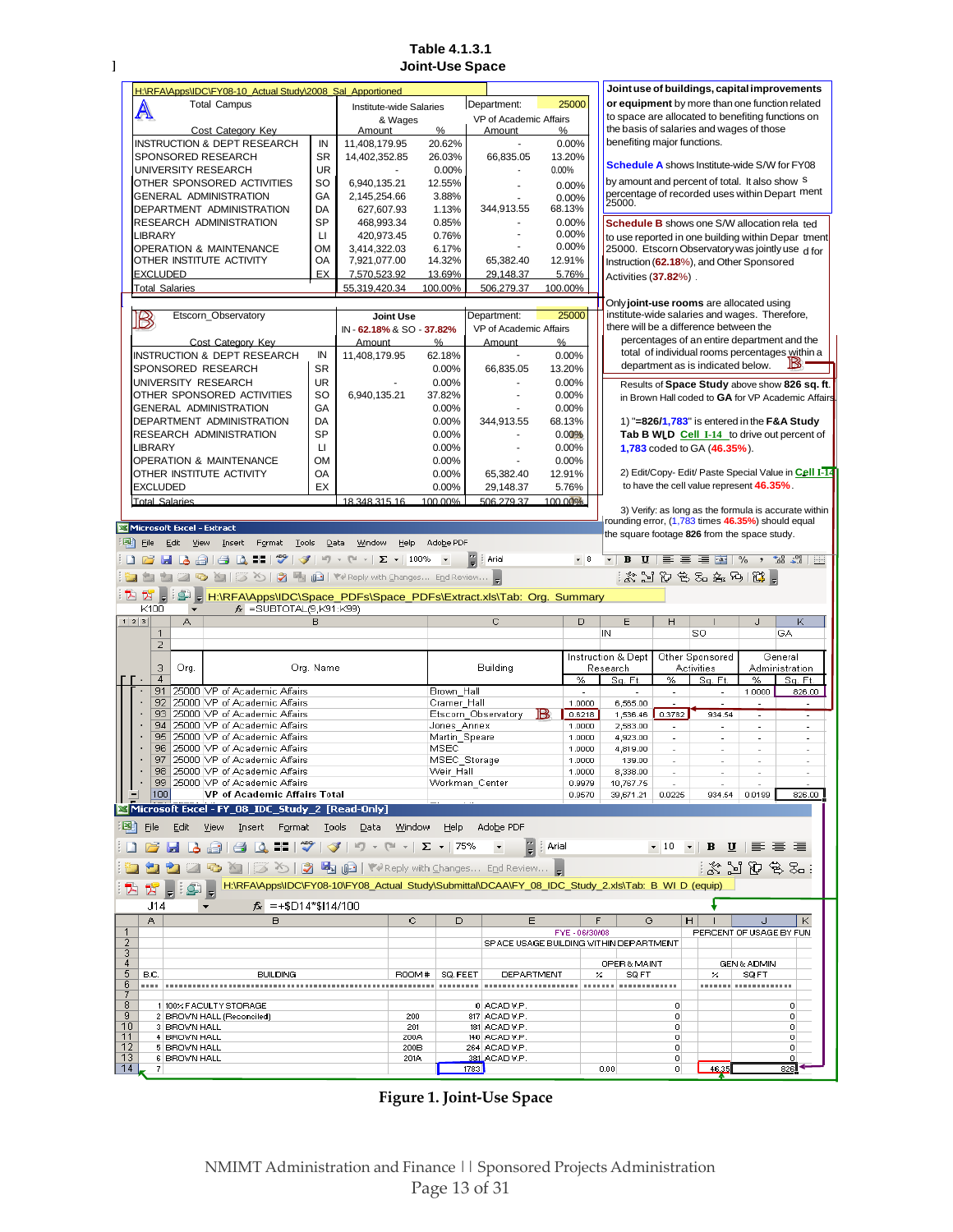# <span id="page-13-0"></span>**B. Operation and Maintenance Expenses (OM)**

Included in this pool are the net costs of operating and maintaining the institute's physical plant. Operation and maintenance costs include, but are not limited to, expenses incurred for janitorial service; grounds maintenance; campus security; property insurance; repairs to buildings, equipment, and vehicles; utilities; rent; and Facilities Management administration. These costs are allocated to the applicable cost categories on the basis of total square footage of space used.

The purpose of the OM tab is to arrive at the OM cost per square footage for areas of main campus support. The first step is to distribute physical plant administrative costs to all physical plant cost centers (column b within the OM tab). The second step is to allocate building and equipment usage allowance to OM (column c). The total allocated costs to OM are then applied to a specific area (column d). The rates are then applied to the benefiting areas.

# <span id="page-13-1"></span>**C. Administrative Costs**

Administrative costs are segregated into three groups: general administration expenses, departmental administration expenses, and sponsored projects administration expenses. In the future, we may add student services administration expenses.

# <span id="page-13-2"></span>a. General Administrative (GA) Expenses

General administrative expenses are those that have been incurred for the general executive and administrative offices of the institute as well as those expenses of a general nature that do not relate solely to any major institute function. These costs include, but are not limited to, expenses incurred by the President's Office, the Vice President for Administration and Finance, General Accounting, Payroll, Human Resources, Affirmative Action, and the Post Office. Currently, the expenses of NMIMT's Board of Regents are not included, but could be in the future. The GA expense category includes the allocated amounts for fringe benefits, depreciation or use allowance, and operation and maintenance expenses. General administrative expenses are allocated to F&A cost pools on the basis of modified total cost (MTC).

The purpose of the GA tab is to allocate GA expenses to benefiting functions as follows:

- 1. General administrative expense numerator costs (MTCs) are allocated between Main Campus and EMRTC based on their respective MTDC bases, except in those cases where it is possible to determine a different ratio, as in the case of Payroll and Human Resources or for those areas that only benefit main campus (e.g., Research and Economic Development funds). The reconciled trial balance amounts are used as input into the MTDC schedule.
- 1. For each location (Main Campus and EMRTC), GA costs (MTCs) are allocated to each remaining applicable cost category on the basis of each category's MTDC. For each location, the MTDC for each cost category is expressed as a percentage of the MTDC for all cost categories, and that percentage is applied to that location's total GA cost pool as determined by the MTDC schedule.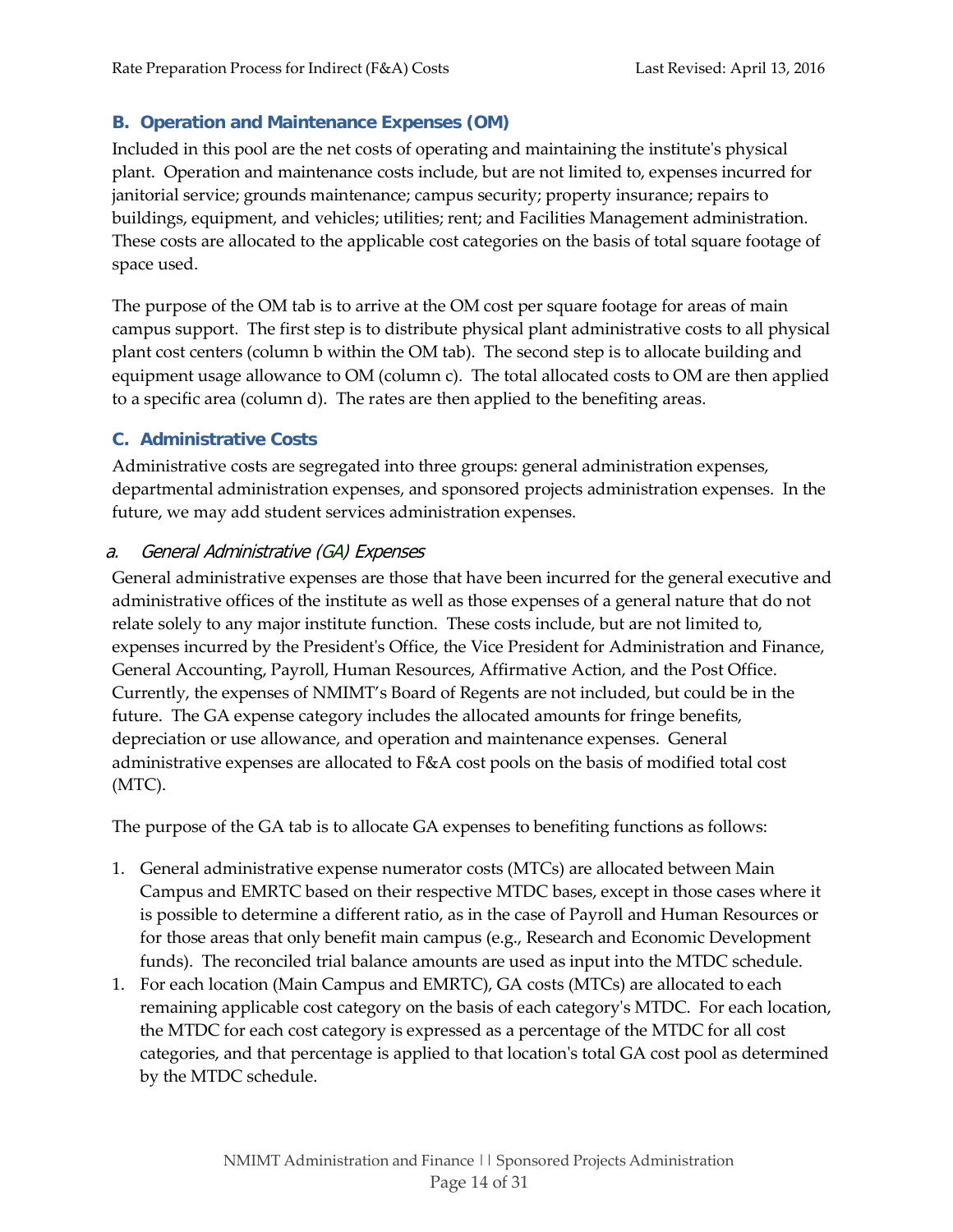# <span id="page-14-0"></span>b. Departmental Administration (DA) Expenses

Included in this pool are administrative expenses incurred for support services that benefit common or joint departmental activities or objectives in academic deans' offices, academic departments and divisions, and organized research units. These costs include, but are not limited to, expenses incurred by the following entities:

- The Office of Academic Affairs (excluding non-administrative activity),
- Departmental chairpersons and their staff (excluding non-administrative faculty or staff costs),
- Research Center Administration (including secretarial and clerical staffs, administrative officers and assistants),
- Other administrative and supporting expenses such as travel, office supplies, stockrooms, and the like, and
- Grant and contract proposal preparation for the solicitation of outside sponsors.

# **Calculations performed in the IND DA tab**

Salaries and fringe benefits attributable to the administrative work (including bid and proposal preparation) of faculty and other professional personnel conducting research (including department heads) and/or instruction, is allowed at a rate of 3.6 percent of modified total direct costs. The expenses covered by the allowance must be excluded from the departmental administration cost pool. No documentation is required to support this allowance. Refer to Uniform Guidance, Appendix III, Section B.6.a.(2.a).

Currently, for academic departments, the calculation is figured by multiplying 3.6 percent by the academic department's MTDC and subtracting the result from the amount of faculty salary charged to instruction within that department. See [Figure](#page-15-0) 2.

For research centers, the calculation is figured by multiplying 3.6 percent by the research center's or independent operation's MTDC and subtracting the result from the amount of professional salary charged to Other Institute Activity within the center. See [Figure](#page-16-0) 3. However, if the research center sets up a fund or group of funds in order to direct charge bid and proposal work by payroll allocation, then no change is made in the IND DA tab.

The MTDCs of departmental administration are allocated to applicable cost function categories, department-by-department, on the basis of the MTDC allocation of the direct cost function categories.

Additionally, a second calculation is figured within the tables shown in the figures above. The purpose of this calculation is to reduce the department administration component by the amount of salary, wages, and fringe benefits for secretarial and clerical staffs charged directly to grants and contracts. This adjustment is made through an adjustment to the Instruction function in the case of academic departments (or the Other Institute Activity function in the case of research centers). The actual activities direct charged are not the same as the actual activities normally included in the institution's F&A cost pools. The adjustment is made for consistent treatment as required in Uniform Guidance, Appendix III, Section B.6.a.(2.b).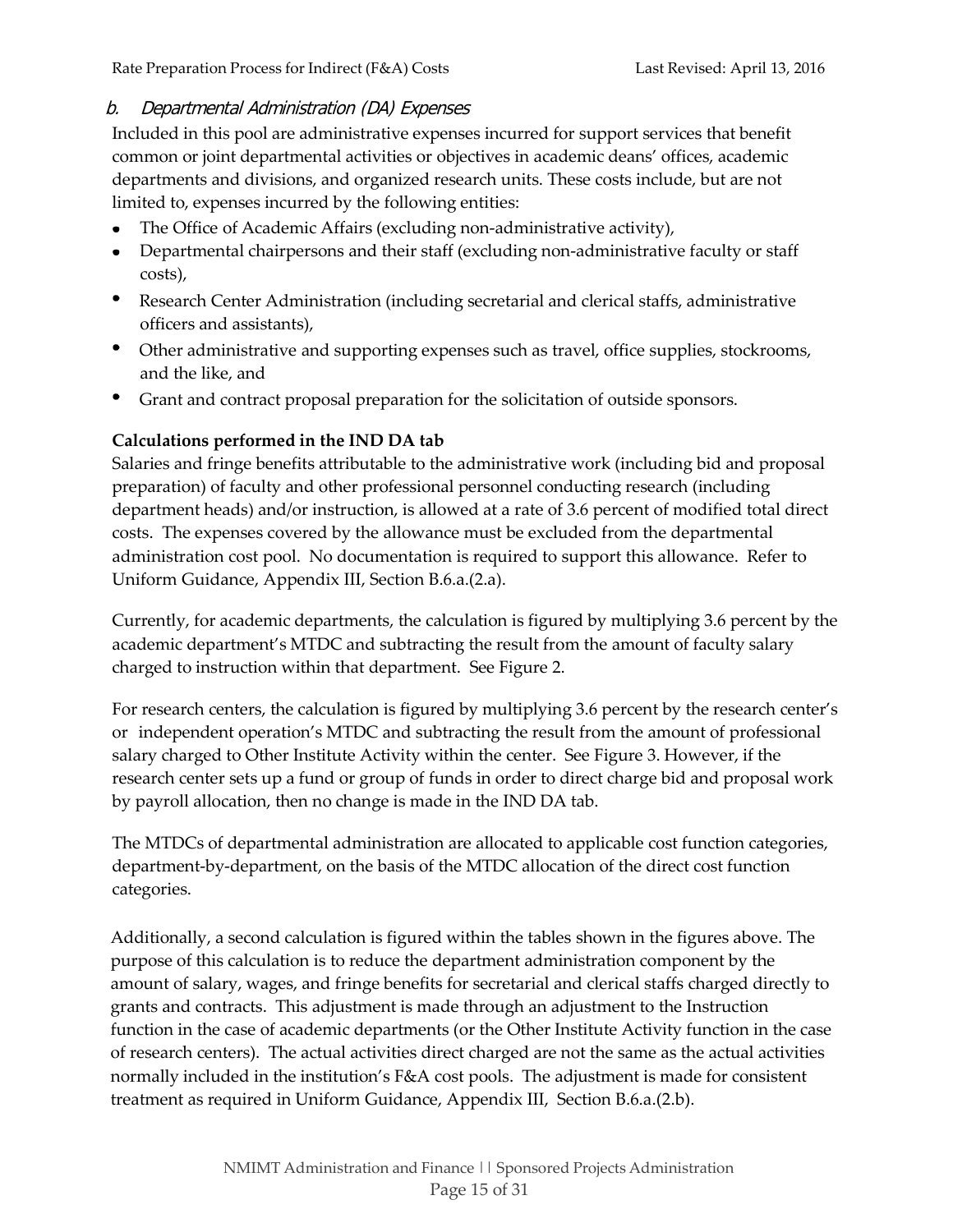

**Figure 2. IND DA tab – academic departments**

<span id="page-15-0"></span>References A–E reflect figures derived from the institute's accounting system. References X–Z reflect adjustments for F&A purposes that do not result in entries into the institute's accounting system.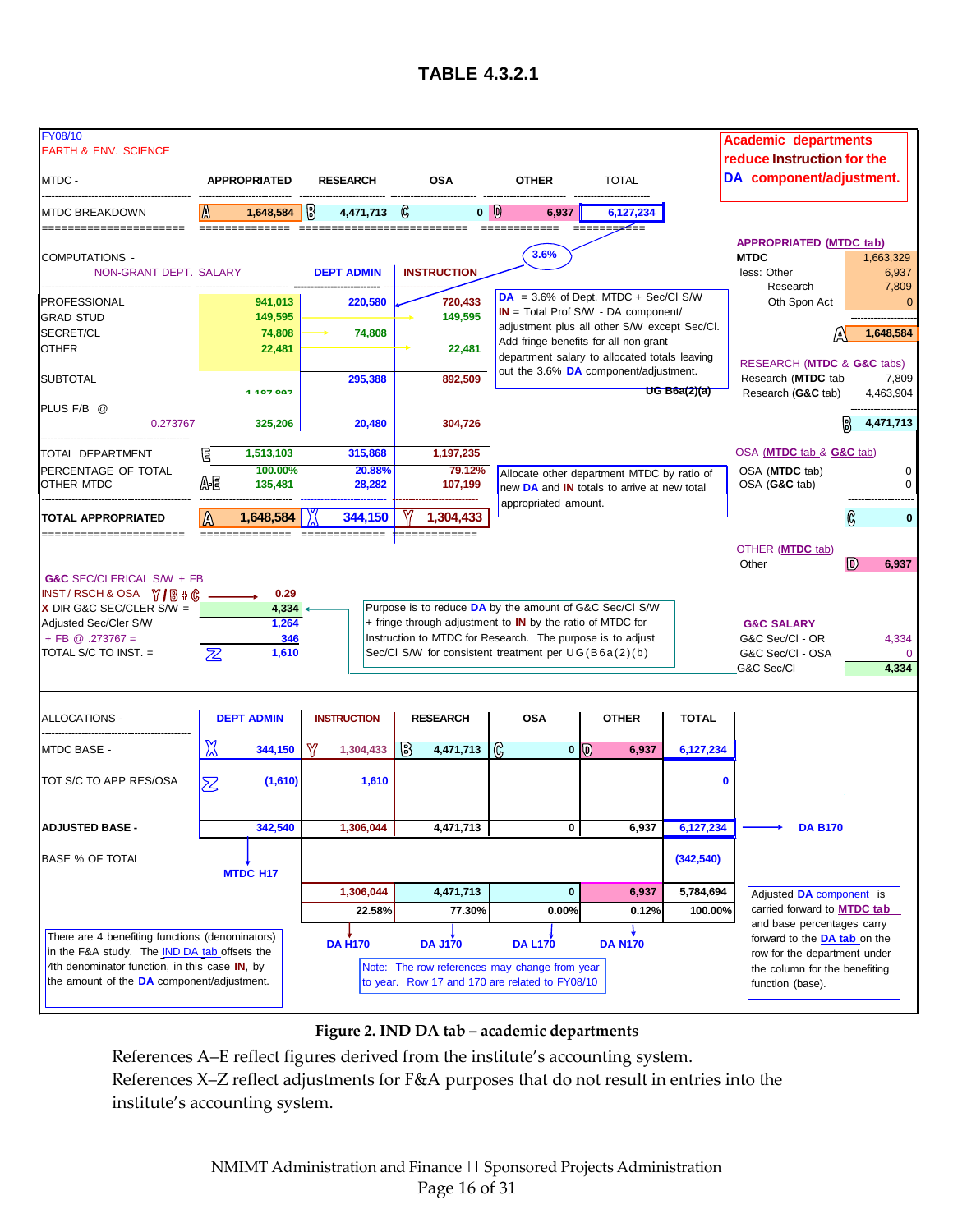# **TABLE4.3.2.2**



**Figure 3. IND DA tab – independent operation/research centers**

<span id="page-16-0"></span>References A–E reflect figures derived from the institute's accounting system.

References X–Z reflect adjustments made for F&A purposes that do not result in entries into the institute's accounting system.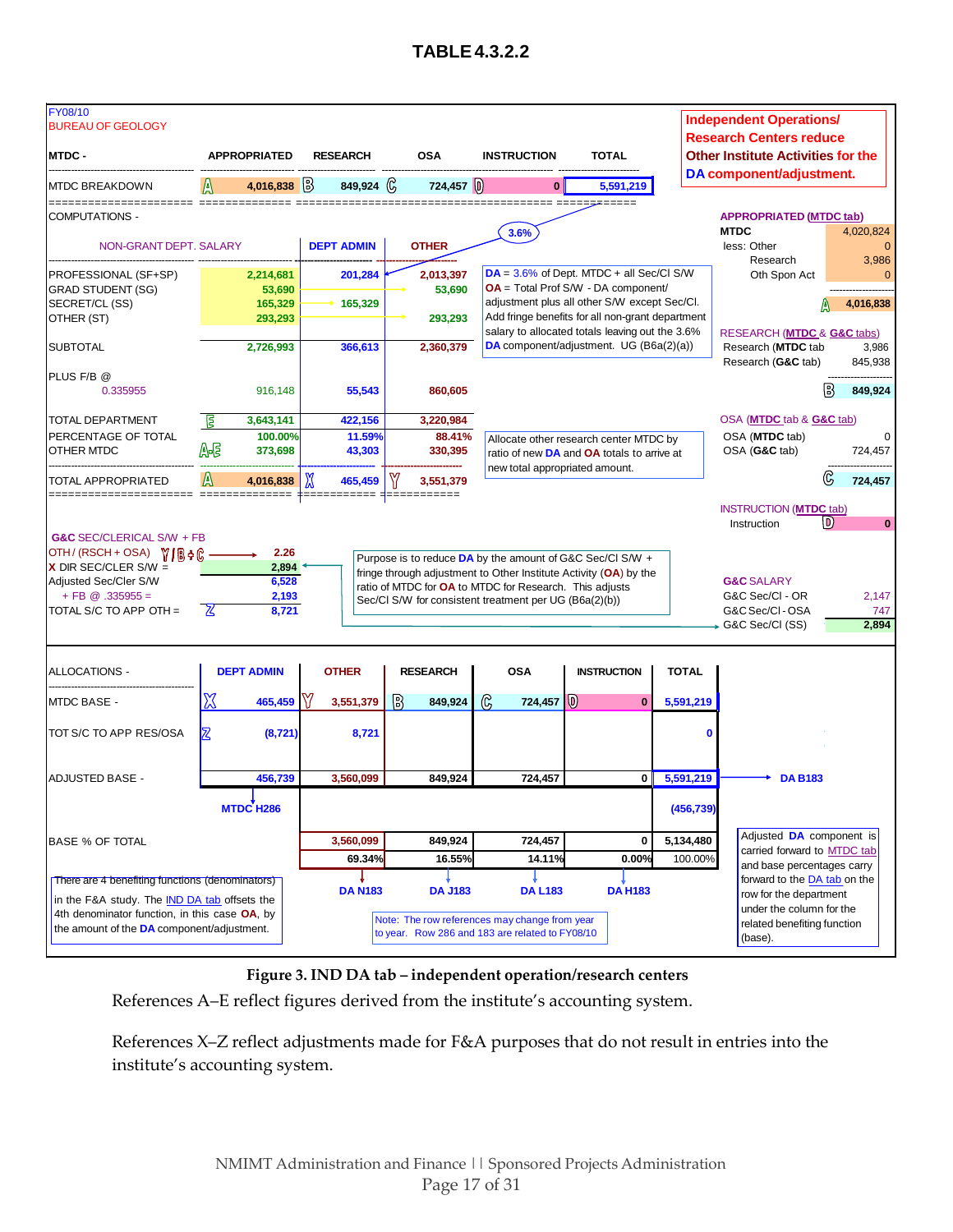# **Calculations performed in the DA tab**

The purpose of this schedule is to identify incurred expenses for administrative and supporting services that benefit common or joint departmental activities or objectives. In addition, each academic department is allocated its share of the academic dean's expenses attributable to administrative functions on the basis of MTDC. Also, the salaries and fringe benefits attributable to the administrative work (including bid and proposal preparation) of faculty (including department heads) and other professional personnel conducting research and/or instruction calculated in the IND DA tab are brought forward to the DA tab. This allowance is added to the computation of the indirect cost rate for major functions (evident on "stepdown" schedule) and is excluded from the DA cost pool (see department administration – individual worksheets). Cross allocations to DA include building and usage allowance, OM, and GA.

The first step on the DA tab worksheet is to identify the building and equipment usage cost from DA. The cost per square foot is determined by dividing the building's total allocation by that building's total square footage. This rate is then applied to the square footage assigned to a given department's DA.

The second step is to examine the department's MTDC for DA (off the MTDC schedule) and add OM, GA, and equipment and building allowances for a new DA expense total for that particular department.

The third step is to allocate to each department its share of Graduate Dean and Academic Affairs Department on the basis of each department's unrestricted and restricted MTDCs. Add to this distributed amount the department's administrative costs plus its share of OM, GA, and equipment and building allowances. This gives us a new DA total for each department, which now must be allocated to the functions of Instruction, Research and Other Sponsored Activities. The rates used to allocate to each of these functions are calculated previously on the IND DA tab.

# <span id="page-17-0"></span>c. Sponsored Programs Administration Expenses

Included in this pool are expenses incurred in support of campus-wide sponsored programs. These expenses include administrative expenses, such as salary and wages, fringe benefits, materials, and supplies incurred by the Office of the Vice President of Research and Economic Development (R&ED) and Sponsored Projects Administration (SPA).

The first step on the RA tab schedule is to identify the MTDCs associated with SPA and R&ED. Add to each of those costs the applicable amounts of building/equipment depreciation, OM, and GA. The results are allocated to applicable cost functions categories on the basis of the MTDC allocation of the appropriate direct cost categories.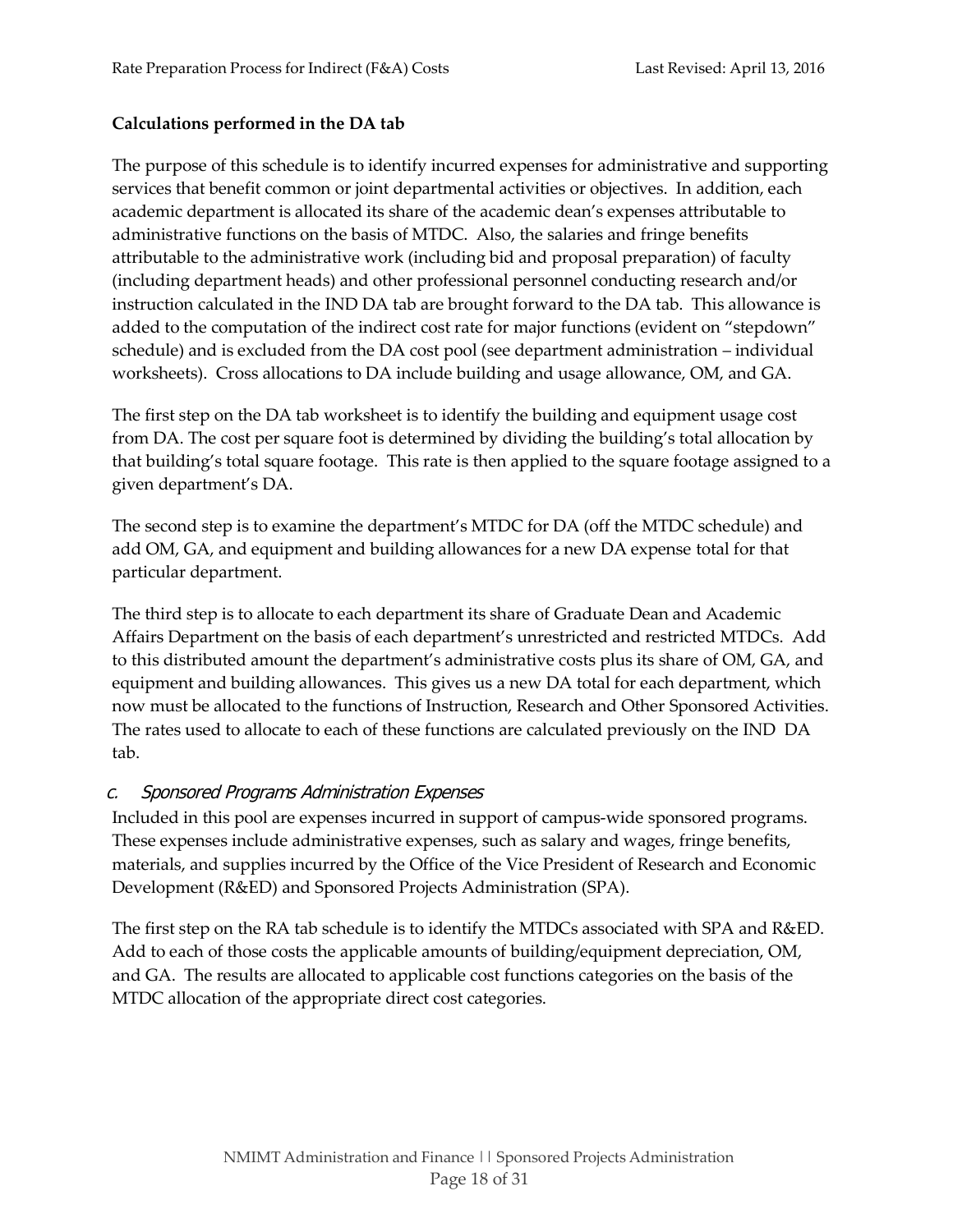#### <span id="page-18-0"></span>**D. Library Expenses**

Included in this pool are expenses incurred for the operation of the institute library, including the cost of books and library materials. Modified total direct library costs are apportioned on the basis of the population of library users (Lib tab). The expenses are allocated first on the basis of primary categories of users: student, professional employees, and other.

The student category consists of full-time equivalent (FTE) students enrolled at the institute, regardless of whether they earn credits toward a degree or certificate. The Registrar's Office provides the NM Commission of Higher Education Registrar's report for the end of the prior calendar year's summer and fall sessions and the spring semester of the current calendar year. The FTEs are calculated in a spreadsheet titled, "FTEs\_Lib\_Tab.xls."

The professional employee category consists of all faculty members, graduate students under contract, and other professional employees of the institute. Staff FTEs can be gathered by performing a total hour calculation (from the NHI database in Banner) by professional and graduate student, and then dividing by an average year of 2080 hours.

**Note:** The other users category is not used because NMIMT's library draws little interest from the Socorro community.

The amount allocated is assigned further, as follows:

- 1. The amount in the student category is assigned to the Instruction function of the institute.
- 2. The amount in the professional employee category is assigned to the major functions of the institute in proportion to the salaries and wages of all faculty members, graduate students under contract, and other professional employees of the institute applicable to those functions.

# <span id="page-18-1"></span>**E. Student Services Administration Expenses**

Although these expenses are not currently tracked as a cost pool, future rate proposals may require this pool's use. Included in this category are expenses incurred for the administration of student affairs and for services to students outside the classroom. These expenses include, but are not limited to, costs incurred by the following entities:

- Office of the Vice President for Student and University Relations,
- Dean of Students,
- Admission Office,
- Registrar,
- Student Financial Aid Office,
- Career Services,
- Student Health Center,
- A portion of Business Office, and
- Branches (student services administration expenses).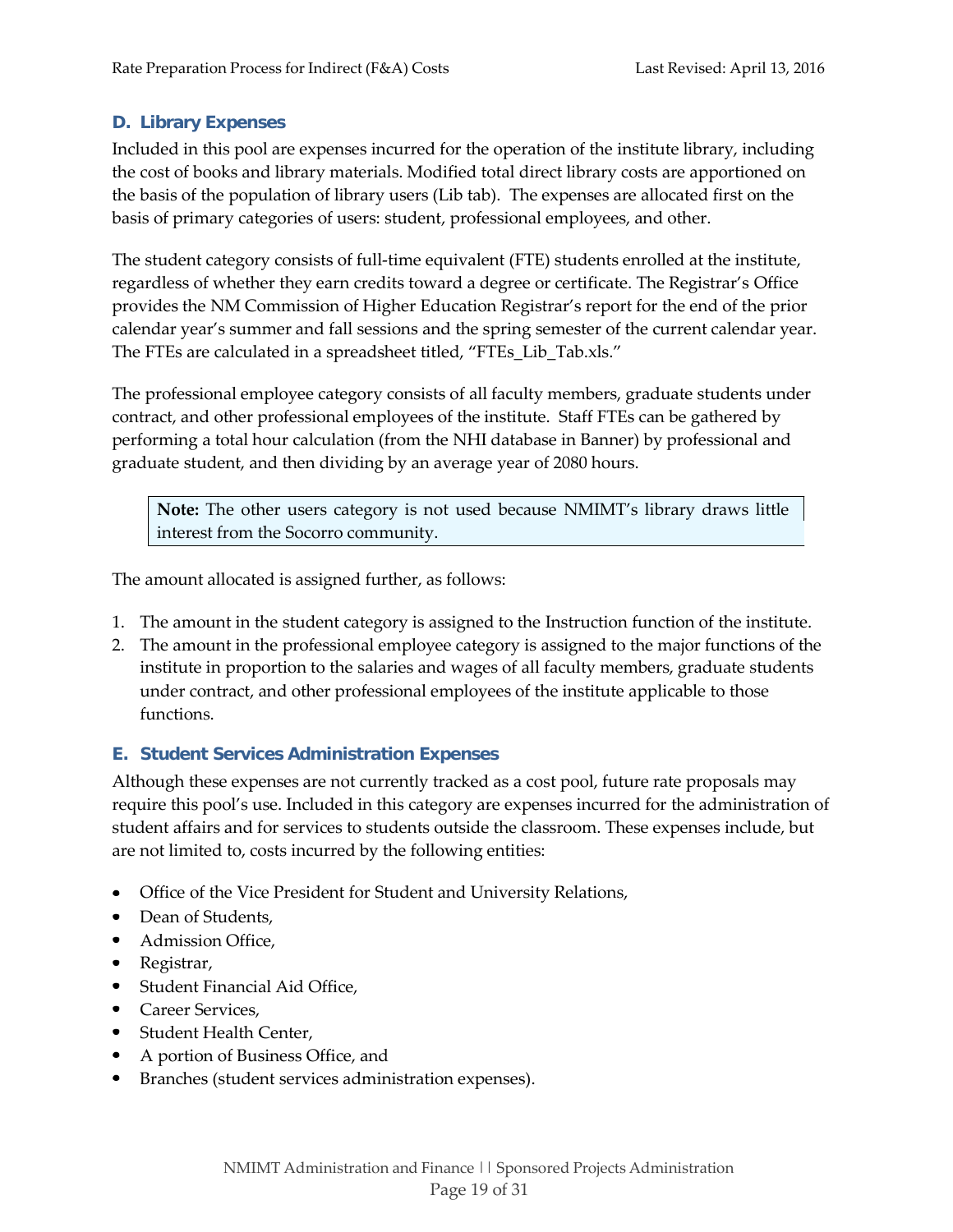Modified total direct costs of student services administration may be allocated to the applicable cost categories on the basis of student credit hours. Currently, these costs are coded and charged to Other Institute Activity (OA).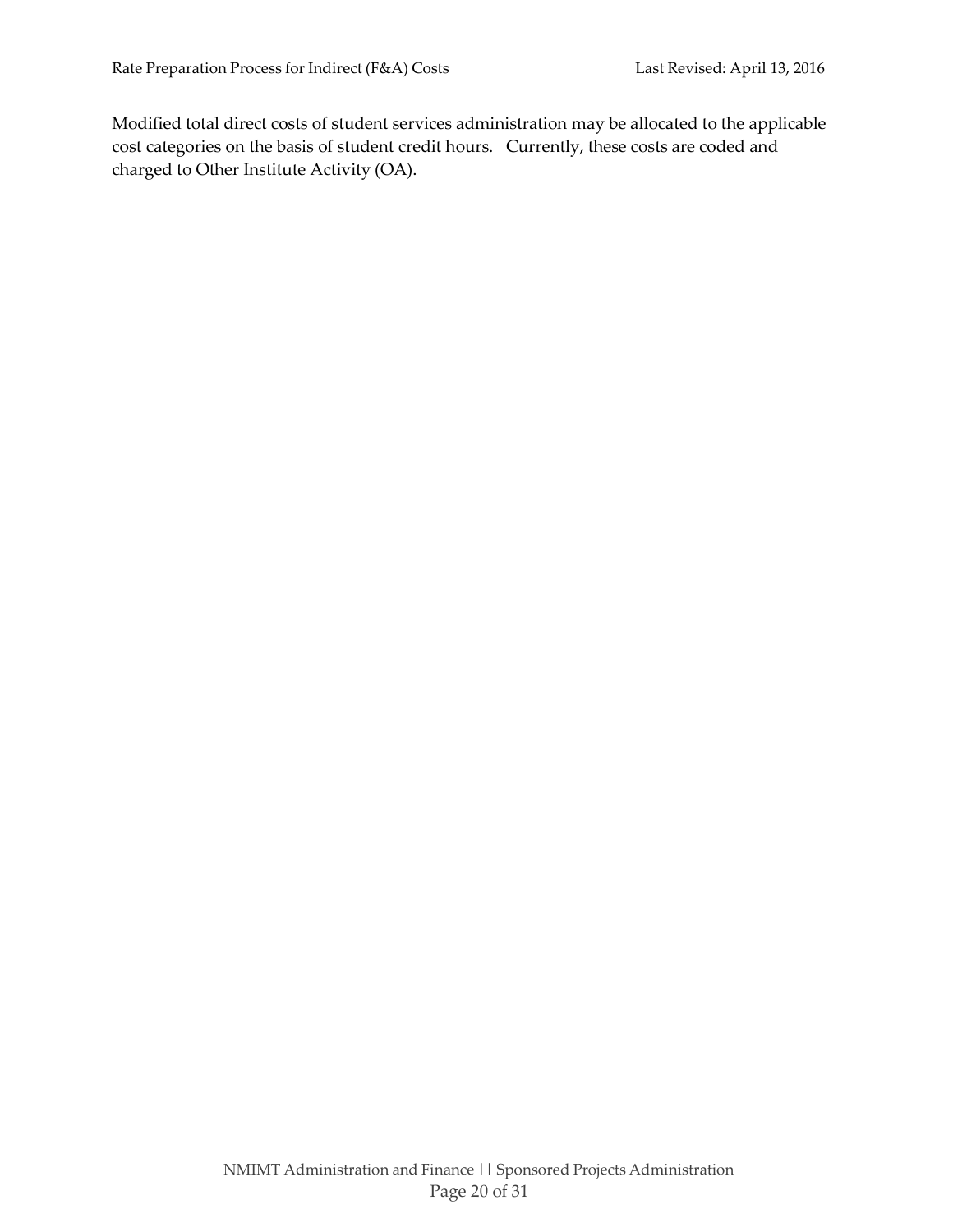#### <span id="page-20-0"></span>**V. The Step-Down Allocation Process**

Indirect cost pools are allocated to direct cost categories and other indirect cost pools as described below. Each indirect cost pool is fully allocated. Indirect costs are allocated only to cost function categories which benefit from the resources provided by the indirect cost pool.

#### <span id="page-20-1"></span>**A. Allocation of Indirect Cost Pools to Cost Function Categories**

Indirect cost pools are allocated to the Main Campus and EMRTC cost function categories as indicated in [Figure](#page-21-0) 4 and [Figure](#page-21-1) 5.

#### <span id="page-20-2"></span>**B. Order of Distribution**

Indirect cost pools are allocated in the following sequence:

- 1. Building Depreciation
- 2. Equipment Depreciation
- 3. Operation and Maintenance Expenses
- 4. General Administrative Expenses
- 5. Library Expenses
- 6. Departmental Administration Expenses
- 7. Sponsored Programs Administration Expenses (Research Admin.)
- 8. Student Services Administration Expenses

**Note:** The Student Services Administration Expenses cost pool is not currently in use, but may be required for future proposals. Currently, costs included in this pool are charged to Other Institute Activity (OA).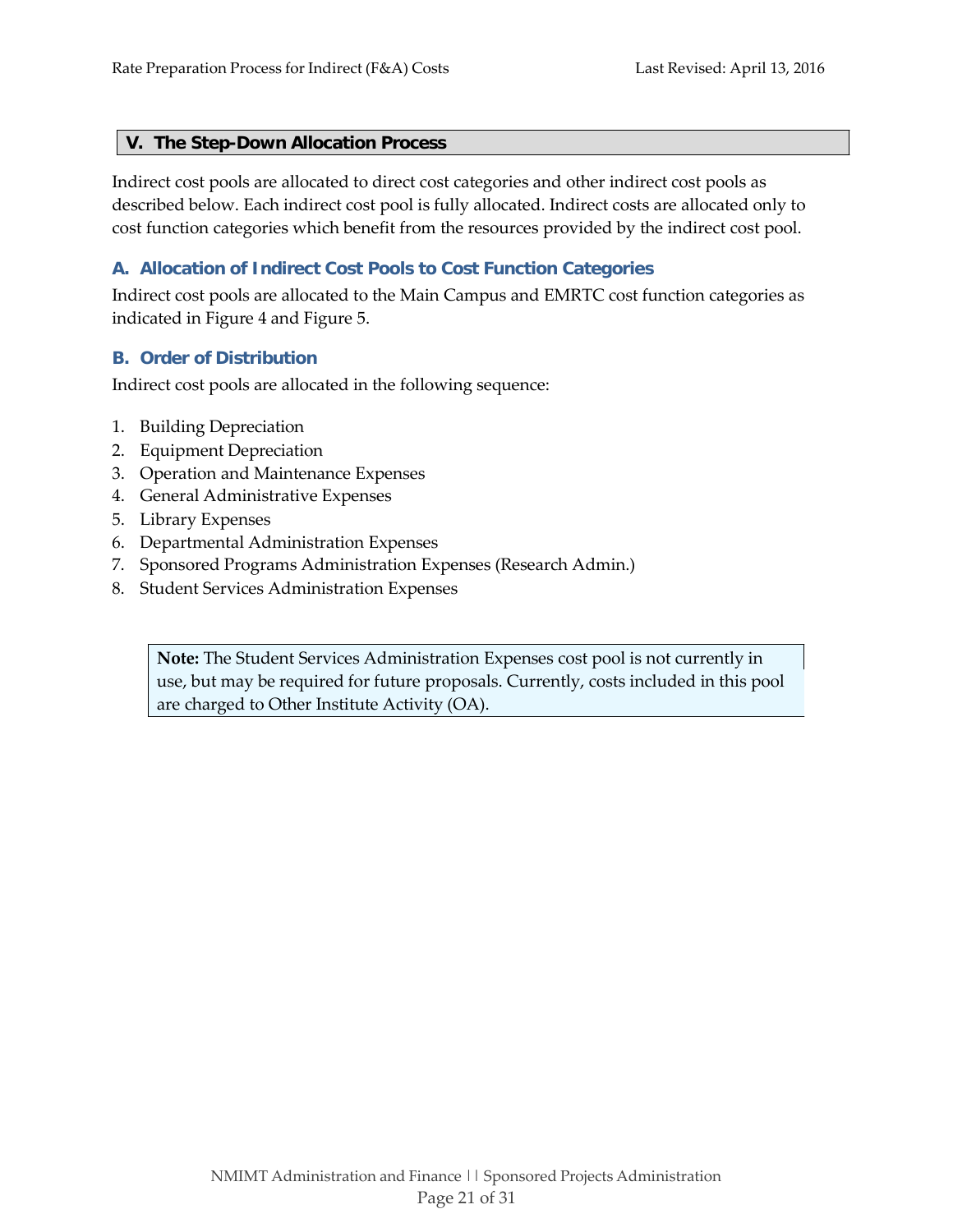$\blacksquare$ 

| <b>Table 5.1.1</b>                               |                           |                          |                        |                                |         |                                      |                                 |                         |                                               |                    |                                              |              |
|--------------------------------------------------|---------------------------|--------------------------|------------------------|--------------------------------|---------|--------------------------------------|---------------------------------|-------------------------|-----------------------------------------------|--------------------|----------------------------------------------|--------------|
| NEW MEXICO TECH MAIN CAMPUS STEP-DOWN ALLOCATION |                           |                          |                        |                                |         |                                      |                                 |                         |                                               |                    |                                              |              |
| Note: Dollar amounts are in thousands            |                           |                          |                        |                                |         |                                      |                                 |                         |                                               |                    |                                              |              |
| Step<br>Down                                     | Dist Base                 | Amount<br>to<br>Allocate | Oper &<br><b>Maint</b> | <b>General</b><br><b>Admin</b> | Library | <b>Dept</b><br><b>Admin</b>          | <b>Research</b><br><b>Admin</b> | Org.<br><b>Research</b> | Other<br><b>Sponsored</b><br><b>Actiivity</b> | <b>Instruction</b> | Other<br><b>Institute</b><br><b>Activity</b> | <b>EMRTC</b> |
|                                                  | <b>F&amp;A Cost Pools</b> |                          |                        |                                |         | <b>NUMERATOR - CROSS ALLOCATIONS</b> |                                 |                         | <b>ALLOCATED-TO FUNCTIONS</b>                 |                    |                                              |              |
| <b>Bldg</b>                                      | Square<br>Feet            | 1,806                    | 117                    | 88                             | 101     | 121                                  | 20                              | 306                     | 15                                            | 506                | 382                                          | 149          |
| Equip                                            | Square<br>Feet            | 2.385                    | 314                    | 234                            | 12      | 232                                  | 26                              | 422                     | 11                                            | 367                | 166                                          | 601          |
| Oper &<br>Maint                                  | Square<br>Feet            | O&M<br>Schedule          | 9.808                  | 706                            | 588     | 800                                  | 149                             | 1,425                   | 88                                            | 2,233              | 3,152                                        | 669          |
| General<br><b>Admin</b>                          | <b>MTDC</b>               | 3.887                    |                        | 4,915                          | 71      | 116                                  | 47                              | 835                     | 532                                           | 803                | 1,385                                        | 1.126        |
| Library                                          | FTE/Pop                   | 1,315                    |                        |                                | 2,087   | $\bf{0}$                             | $\bf{0}$                        | 230                     | 100                                           | 1,537              | 137                                          | 82           |
| <b>Dept</b><br><b>Admin</b>                      | <b>MTDC</b>               | 2,252                    |                        |                                |         | 3,521                                | $\mathbf 0$                     | 1,149                   | 183                                           | 1,556              | 528                                          | 101          |
| Research<br>Admin                                | <b>MTDC</b>               | 866                      |                        |                                |         |                                      | 1,108                           | 473                     | 302                                           | 0                  | 0                                            | 332          |
|                                                  |                           | 12,511                   | 9,808                  | 4,915                          | 2,087   | 3.521                                | 1,108                           | 4,840                   | 1,231                                         | 7,002              | 5,750                                        | 3.060        |

#### **Table 5.1.2 Figure 4. NMIMT Main Campus Step-Down Allocation**

<span id="page-21-0"></span>

|                                       | <b>NEW MEXICO TECH EMRTC STEP DOWN</b> |                          |                        |                                      |             |                             |                                 |                               |                                               |                    |                                              |  |
|---------------------------------------|----------------------------------------|--------------------------|------------------------|--------------------------------------|-------------|-----------------------------|---------------------------------|-------------------------------|-----------------------------------------------|--------------------|----------------------------------------------|--|
| Note: Dollar amounts are in thousands |                                        |                          |                        |                                      |             |                             |                                 |                               |                                               |                    |                                              |  |
| Step Down Dist Base                   |                                        | Amount<br>to<br>Allocate | Oper &<br><b>Maint</b> | <b>General</b><br><b>Admin</b>       | Library     | <b>Dept</b><br><b>Admin</b> | <b>Research</b><br><b>Admin</b> | Org.<br><b>Research</b>       | Other<br><b>Sponsored</b><br><b>Actiivity</b> | <b>Instruction</b> | Other<br><b>Institute</b><br><b>Activity</b> |  |
| <b>F&amp;A Cost Pools</b>             |                                        |                          |                        | <b>NUMERATOR - CROSS ALLOCATIONS</b> |             |                             |                                 | <b>ALLOCATED-TO FUNCTIONS</b> |                                               |                    |                                              |  |
| <b>Bldg</b>                           | Square<br>Feet                         | 149                      | 5                      | $\overline{2}$                       | $\mathbf 0$ | 9                           | $\mathbf 0$                     | 118                           | $\blacktriangle$                              | $\bf{0}$           | 11                                           |  |
| <b>Equip</b>                          | Square<br>Feet                         | 601                      | 0                      | $\mathbf 0$                          | $\mathbf 0$ | 12                          | $\mathbf 0$                     | 455                           | 38                                            | $\bf{0}$           | 96                                           |  |
| Oper &<br><b>Maint</b>                | Square<br>Feet                         | 663                      | 668                    | 9                                    | $\mathbf 0$ | 48                          | $\mathbf{0}$                    | 540                           | 39                                            | $\mathbf 0$        | 33                                           |  |
| <b>General</b><br><b>Admin</b>        | <b>MTDC</b>                            | 1.126                    |                        | 1,137                                | $\mathbf 0$ | 4                           | $\mathbf{0}$                    | 278                           | 795                                           | $\bf{o}$           | 49                                           |  |
| Library                               | FTE/ Pop                               | 82                       |                        |                                      | 82          | $\bf{0}$                    | $\mathbf 0$                     | 46                            | 34                                            | $\bf{0}$           | 3                                            |  |
| <b>Dept</b><br><b>Admin</b>           | <b>MTDC</b>                            | 101                      |                        |                                      |             | 174                         | $\bf{0}$                        | 43                            | 124                                           | $\bf{0}$           | 8                                            |  |
| <b>Research</b><br><b>Admin</b>       | <b>MTDC</b>                            | 332                      |                        |                                      |             |                             | 332                             | 86                            | 246                                           | $\bf{0}$           | $\mathbf 0$                                  |  |
|                                       |                                        | 3,054                    | 668                    | 1,137                                | 82          | 174                         | 332                             | 1,566                         | 1,280                                         | $\bf{0}$           | 200                                          |  |

<span id="page-21-1"></span>**Figure 5. NMIMT EMRTC Step-Down**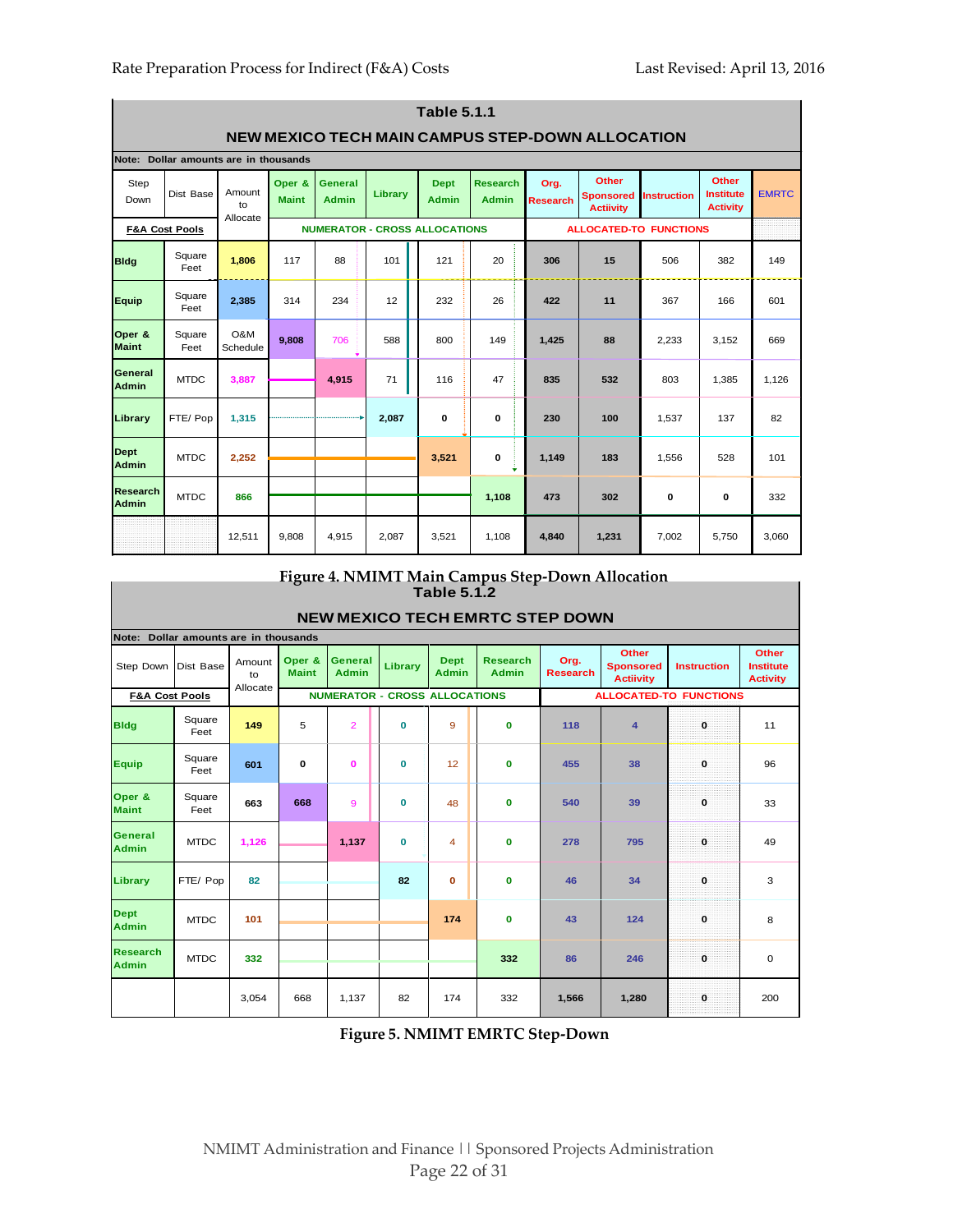#### <span id="page-22-0"></span>**VI. Determining Proposed Indirect Cost Rates**

An indirect cost rate is determined for each functional area for which a rate is needed (identified in Section [I.](#page-3-0) herein). This section describes this process.

An indirect cost rate is calculated for each indirect cost component allocated to each of the primary functional areas (Summary tab). The rate is produced from the conversion of a fraction to a percentage. The components of the fraction are as follows:

- The numerator is the total dollar amount of indirect costs allocated to that direct cost function category.
- The denominator is the total dollar amount of the appropriate MTDC of that direct cost function category.

Determine the appropriate MTDCs to be included in the base (denominator) by pairing each rate component (numerator) with the appropriate MTDC base for that function, as shown in the following table.

| <b>Rate Component/Numerator</b>       | <b>MTDC Base/Denominator</b> |  |  |  |  |
|---------------------------------------|------------------------------|--|--|--|--|
| <b>Building Depreciation</b>          | On Campus Only               |  |  |  |  |
| <b>Equipment Depreciation</b>         | On Campus Only               |  |  |  |  |
| Operation and Maintenance             | On Campus Only               |  |  |  |  |
| Library                               | On Campus Only               |  |  |  |  |
| <b>General Administration</b>         | On and Off Campus            |  |  |  |  |
| Departmental Administration           | On and Off Campus            |  |  |  |  |
| <b>Student Service Administration</b> | Not currently used           |  |  |  |  |
| Sponsored Projects Administration     | On and Off Campus            |  |  |  |  |

For each primary functional area, total the percentages computed above. The total is the proposed indirect cost rate for that functional area.

Percentages for the following components are excluded from the total rate for Off-Campus activities:

- Building Depreciation  $\bullet$
- Equipment Depreciation
- Operation and Maintenance Expenses
- Library Costs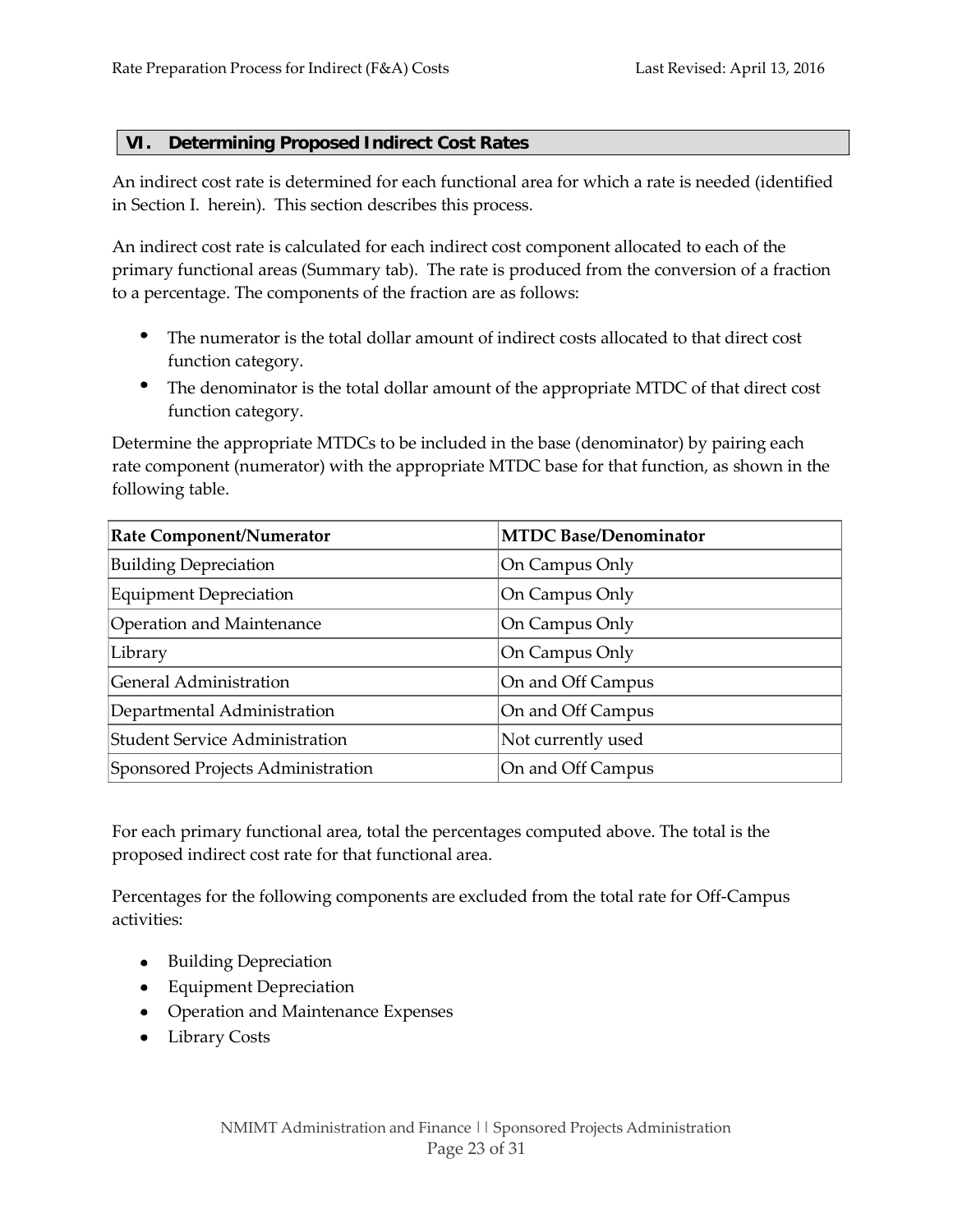The administrative portion of indirect cost rates cannot exceed 26 percent of MTDCs. The administrative portion includes General and Administrative, Sponsored Programs Administration, and Departmental Administration cost components.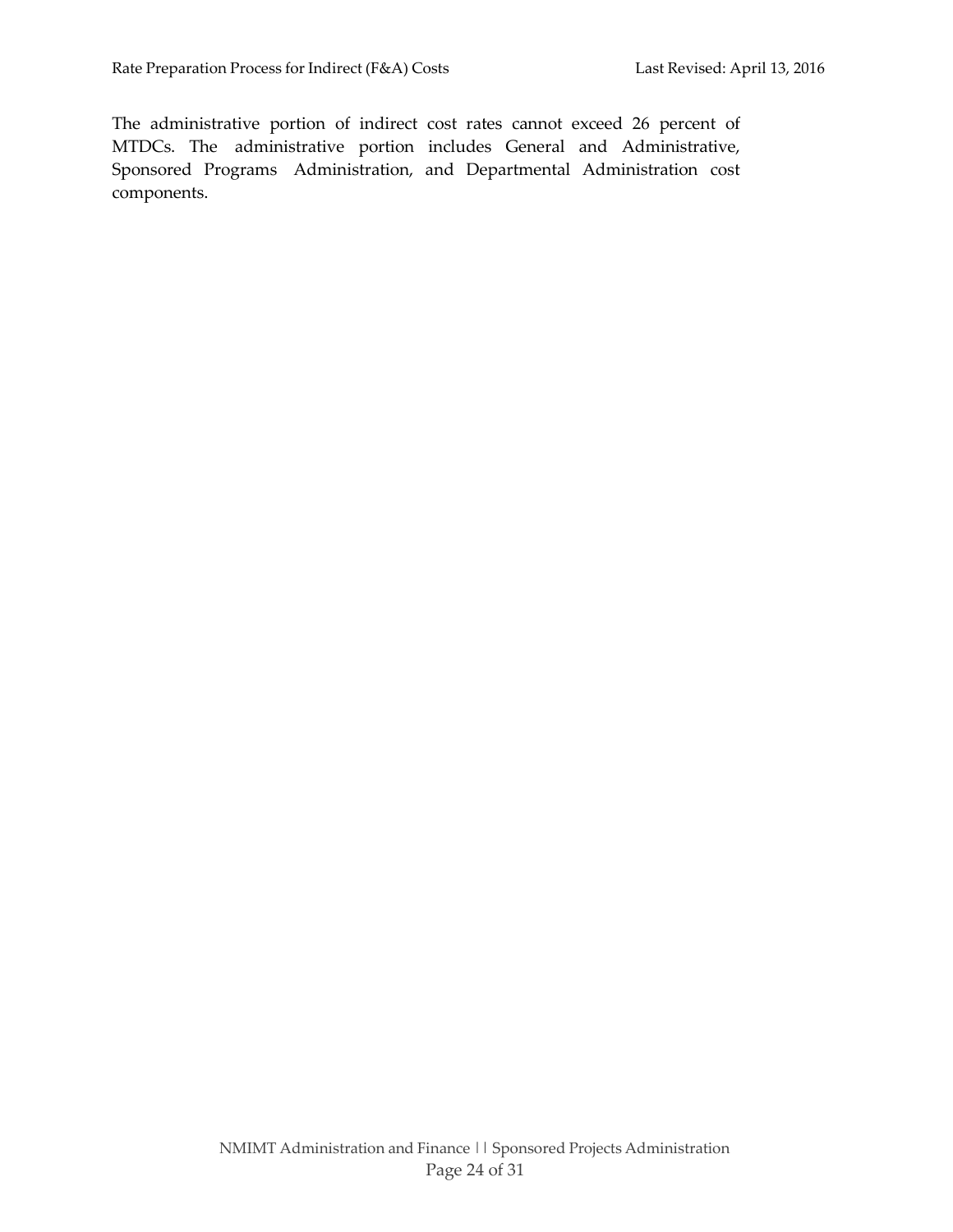#### <span id="page-24-0"></span>**VII. Indirect Cost Rate for EMRTC**

The indirect cost rate for EMRTC is developed in the same manner as Main Campus, but the costs are specific to EMRTC.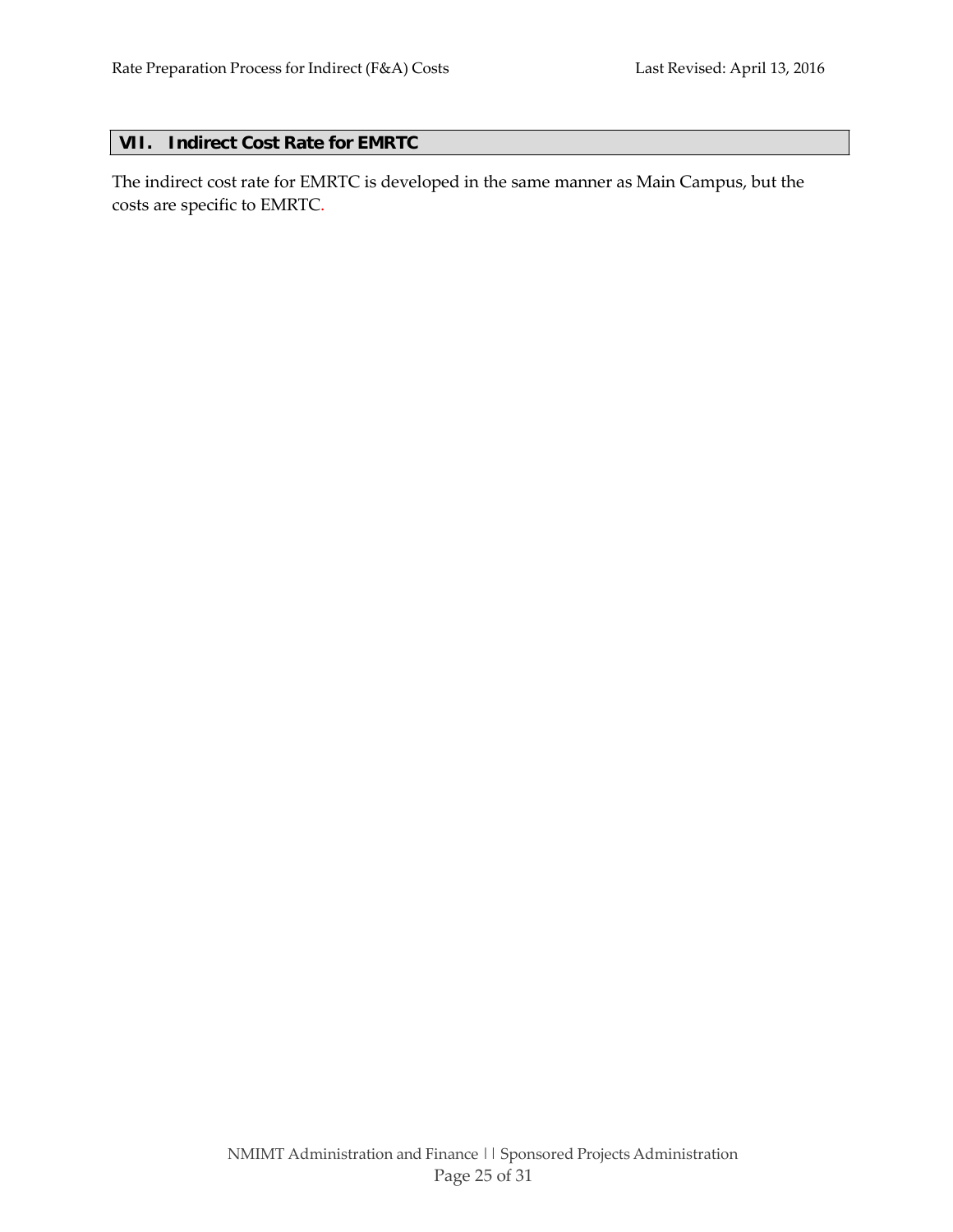#### <span id="page-25-0"></span>**VIII. Developing Carry-forward (CFW) Computations**

This computation is developed concurrently with the actual study. It is not changed for the forward proposal, but is included in the proposal paperwork. The CFW worksheet provides an estimate of the final CFW adjustment, as determined by the DCAA Compliance Audit, which determines the final CFW amount.

(Over) or under recovery is determined by multiplying the negotiated capped fixed rate for a given fiscal year by the claimed actual base for the same fiscal, and then reversing the CFW (over) or under recovery from the rate agreement for the same fiscal year. This process provides the fiscal year Calculated Recovery.

Next, multiply the claimed actual fiscal year rates (before CFW, but after the Admin CAP adjustment defined in Uniform Guidance Appendix III, Section C.8.a. by the claimed fiscal year Actual Base to yield the Claimed Actual Fiscal Year Costs. The difference between these two amounts equals the (over) or under recovery.

A large CFW adjustment can be the result of bad forecasting, a sudden and unexpected change in the research base (denominator) or in the cost pools (numerator) due to economic trends, or a change in accounting treatment. Usually, it is the result of a combination of events, the most influential being a change in the denominator.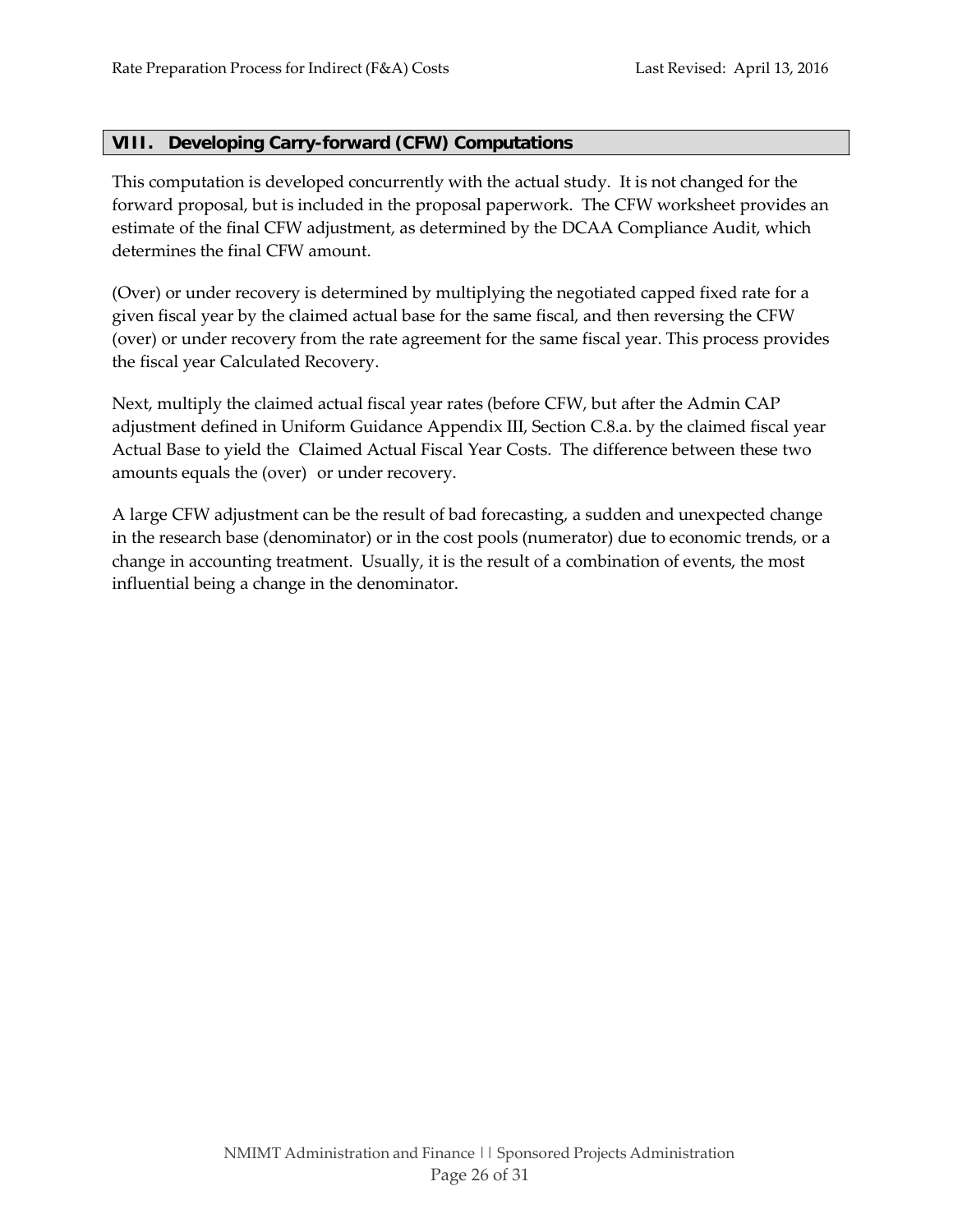#### <span id="page-26-0"></span>**IX. Internal Review Process**

Before proposed indirect cost rates are submitted to the federal government, a final review is required. The final review of the indirect cost rate analysis includes the following actions:

- Verify data and calculations.
- Verify that unallowable charges have been excluded.  $\bullet$
- Reconcile schedules and spreadsheets with pre-audit trial balance or audited financial statements (if available prior to deadline for submittal).
- Check details in individual accounts.
- Test for reasonableness.
- Compare the results to those of the prior year, and analyze any major variations. Prepare a written justification for any increase greater than 10 percent in any rate component of 10 points or more.
- $\bullet$ Maintain audit trails and keep complete work papers.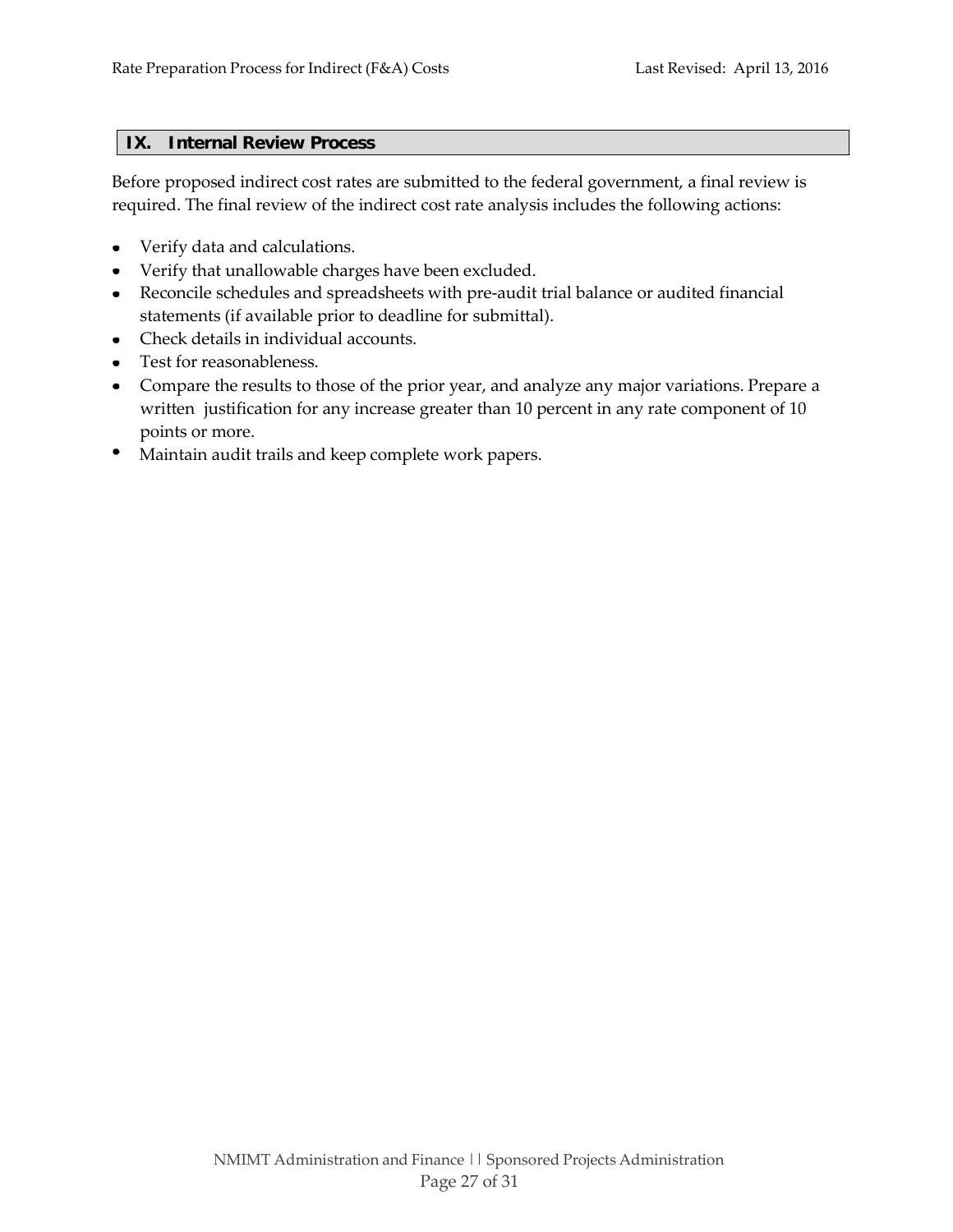#### <span id="page-27-0"></span>**X. Certification of Proposed Indirect Cost Rates**

Each proposal to establish indirect cost rates must be certified using the Certificate of Indirect Costs format described in Uniform Guidance Appendix III, Section F.2.c. The Vice President for Administration and Finance signs the Certificate on behalf of the institute, certifying that all costs included in the proposed rates are allowable and properly allocable to federally sponsored agreements.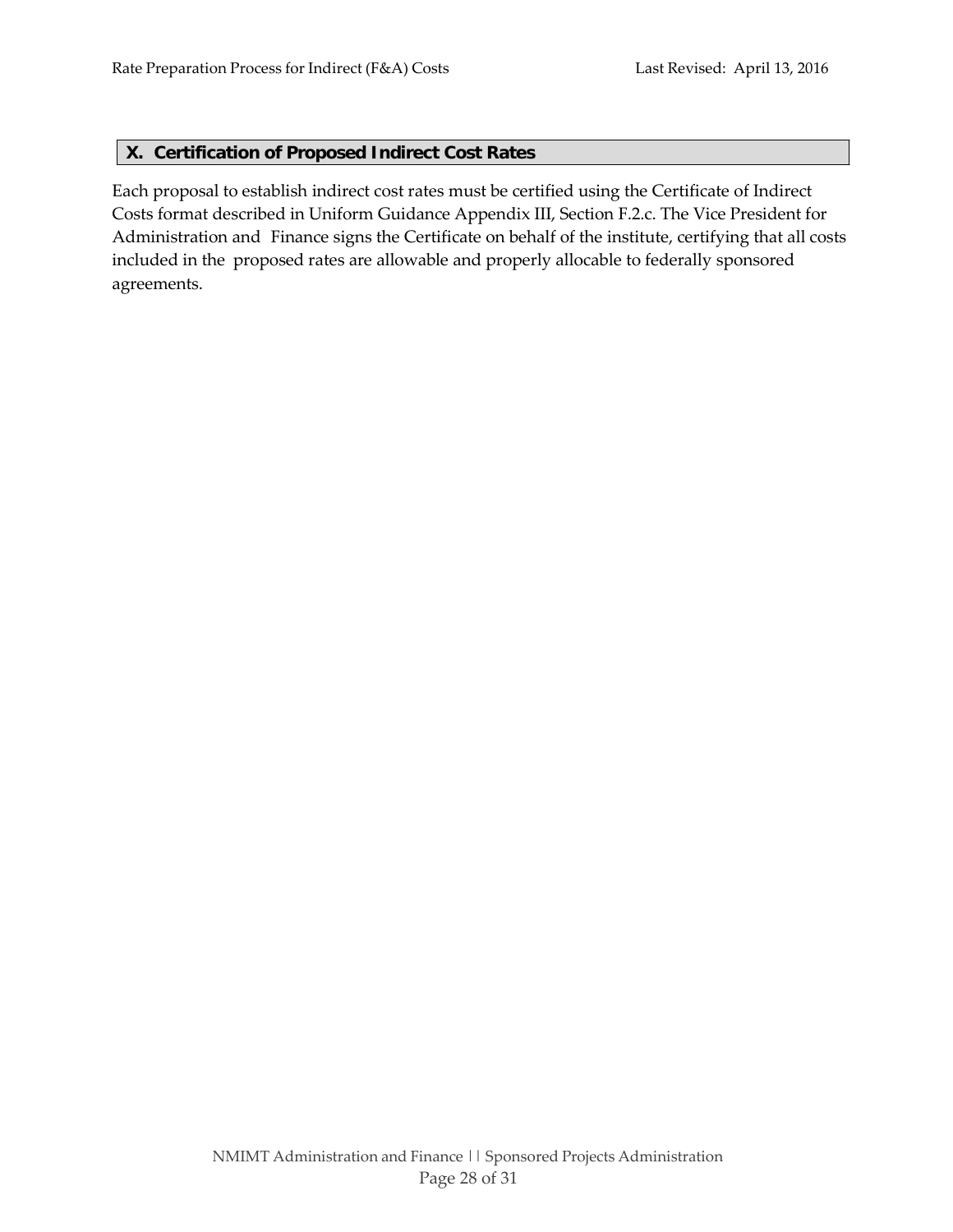#### <span id="page-28-0"></span>**XI. Negotiation of Indirect Cost Rates**

Final indirect cost rates are negotiated with representatives of the Office of Naval Research (ONR) after the Defense Contract Audit Agency (DCAA) performs a Forward Pricing Rate Agreement Audit. A set of rates is negotiated for a future year or period based on the indirect rate analysis conducted with data from the most recent completed fiscal year. The DCAA also performs an Incurred Cost Audit for CFW determination. This audit compares the actual results of a given year with the proposed and negotiated fixed rates for the same year. The DCAA sometimes refers to this comparison as the Incurred Cost Electronic (ICE) audit. The results of such negotiations are reflected in a Negotiation Agreement that defines the indirect cost rates the institute will use for a given period. For NMIMT, that period is one fiscal year.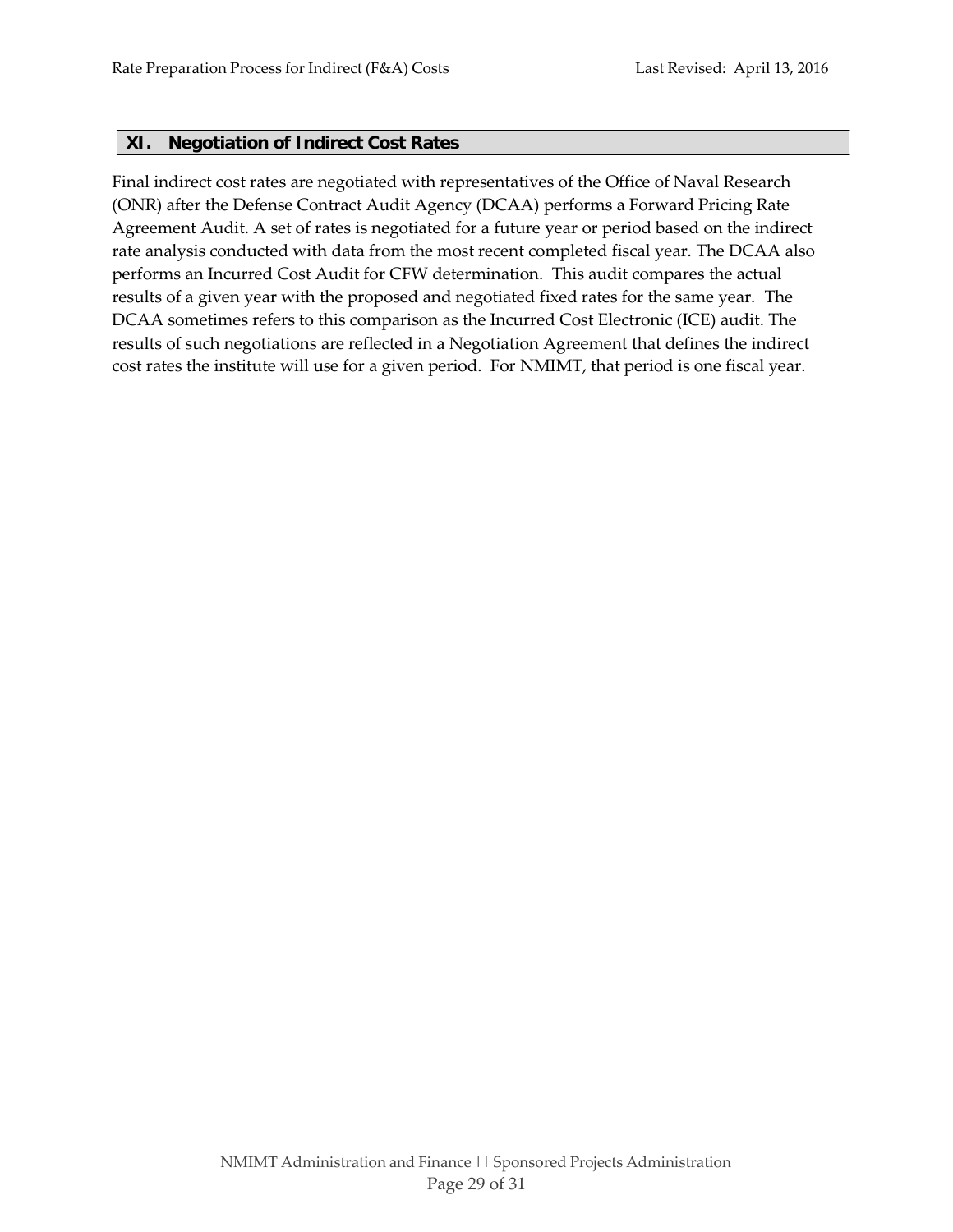#### **XII. Application of Indirect Cost Rates to Sponsored Programs**

<span id="page-29-0"></span>The negotiated indirect cost rate for each functional area is used to distribute indirect costs to individual federally sponsored projects within that function. The appropriate indirect cost rate is applied to each sponsored project on a monthly basis to determine the amount to be charged to the sponsoring agency for indirect cost recovery.